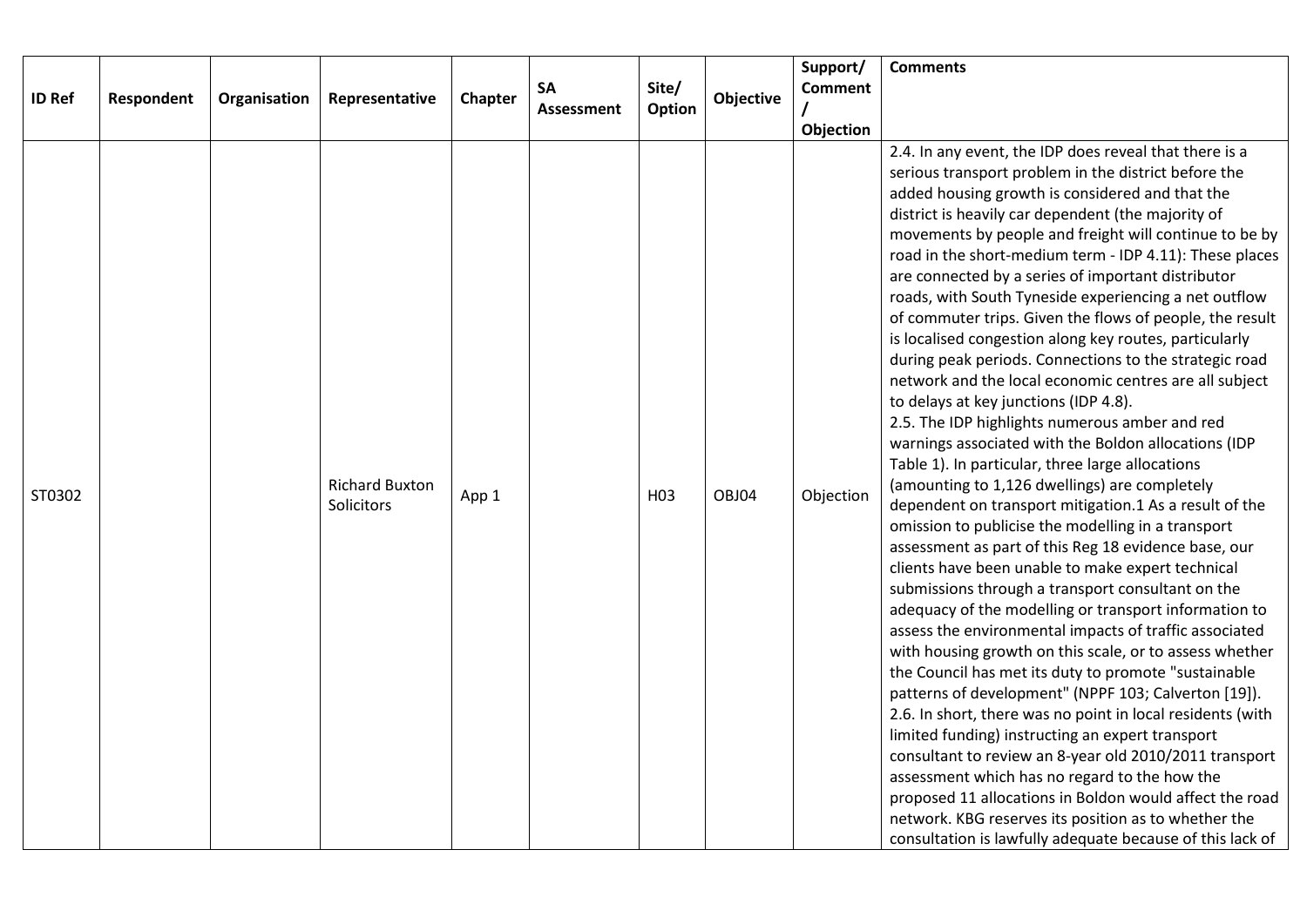|        |          |                     |             |       |                      |                       |       |           | transport impact assessment. If and when the Council<br>produces expert transport evidence, KBG intends to<br>seek expert assessment on the adequacy of the<br>information to support the proposed allocations in<br>Boldon.<br>2.7. In our view the Reg 18 consultation is legally                                                                                                                                                                                                                                                                                                                                                                                                                                                                                                                                                                                                                                                                                                                                                                                                                                                                                                                                                                        |
|--------|----------|---------------------|-------------|-------|----------------------|-----------------------|-------|-----------|------------------------------------------------------------------------------------------------------------------------------------------------------------------------------------------------------------------------------------------------------------------------------------------------------------------------------------------------------------------------------------------------------------------------------------------------------------------------------------------------------------------------------------------------------------------------------------------------------------------------------------------------------------------------------------------------------------------------------------------------------------------------------------------------------------------------------------------------------------------------------------------------------------------------------------------------------------------------------------------------------------------------------------------------------------------------------------------------------------------------------------------------------------------------------------------------------------------------------------------------------------|
|        |          |                     |             |       |                      |                       |       |           | defective for the following reasons:<br>(1) The Council cannot reliably judge the transport<br>impacts of 1,352 new dwellings in Boldon or how the<br>allocations promote sustainable patterns of growth;<br>(2) The lack of up-to-date transport assessment, which<br>in turn infects the SA scoring; and<br>(3) The inability of local residents to scrutinise the<br>transport modelling creates doubt and uncertainty as to<br>whether the model is fit for purpose.                                                                                                                                                                                                                                                                                                                                                                                                                                                                                                                                                                                                                                                                                                                                                                                   |
| ST1922 | lan Lyle | <b>ELG Planning</b> | Frank Moore | App 1 | <b>Site Specific</b> | H03.0<br>$\mathbf{1}$ | OBJ04 | Objection | Our client would also like to take this opportunity to<br>object to the following sites being allocated for housing:<br>. H3.1 - Land at Benton Road, South Shields;<br>. H3.2 - Land South of Cleadon Park;<br>. H3.3 - Land West of Sunniside Farm;<br>. H3.12 - Land at Chuter Ede Education Centre;<br>• H3.59 - Land at North Farm, Boldon;<br>. H3.62 - Land North of Tower End Farm; and<br>. H3.68 - Land North of New Road.<br>5. These housing allocations are on what is currently<br>Green Belt land, and whilst it is agreed that land needs<br>to be released from the Green Belt, it is considered that<br>the release of these sites would cause unacceptable<br>harm to the Green Belt and its objectives. These sites<br>are located in the gap between Boldon and South<br>Shields, their allocation individually and collectively<br>would result in the gap between settlements being<br>reduced to less than 300m in some places, which is<br>clearly in contradiction to one of the main purposes of<br>Green Belt land; to prevent neighbouring towns<br>merging into one another. Our client would also like to<br>object to how the above sites have been assessed in the<br>Sustainability Assessment. The allocated sites have |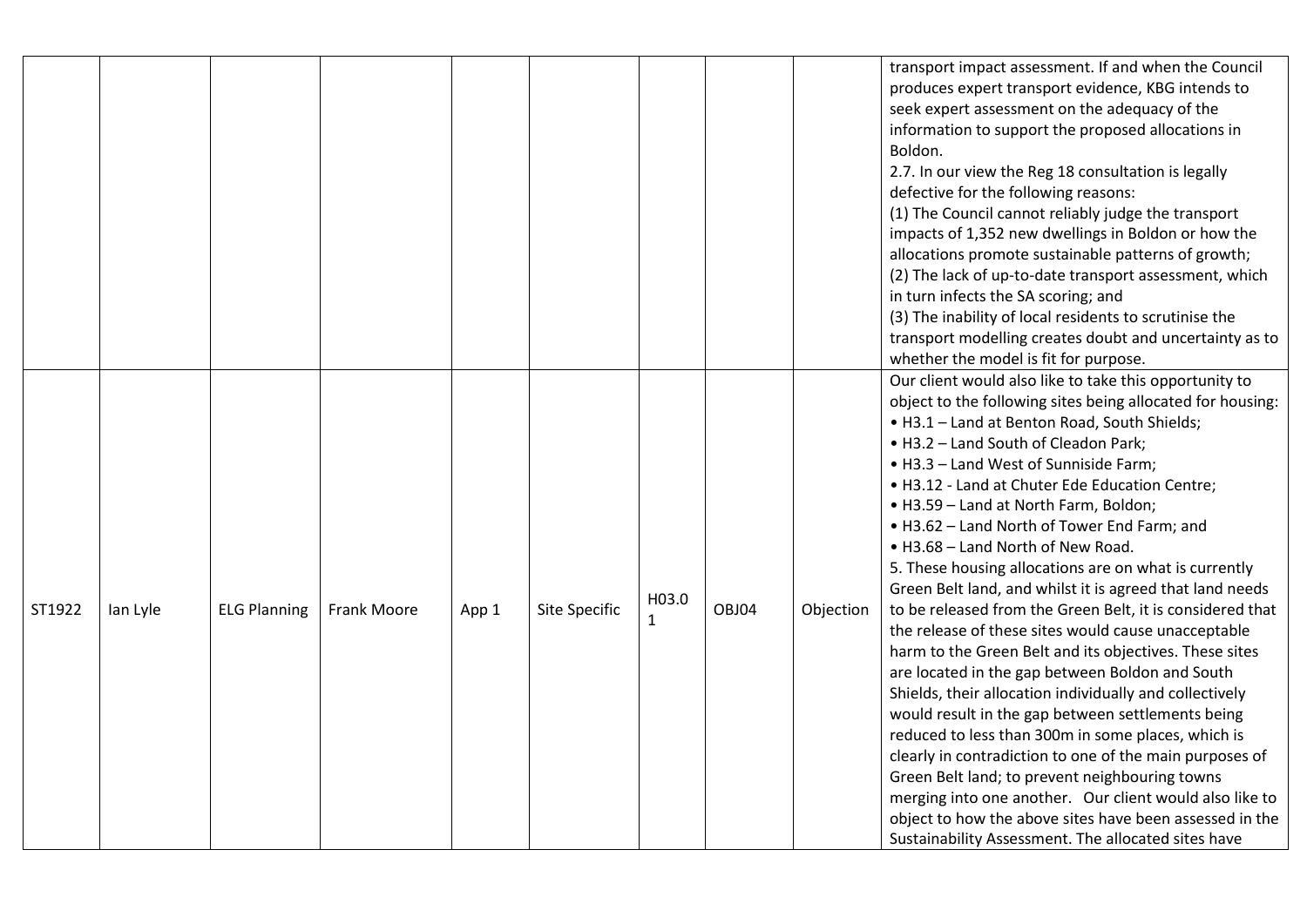|        |          |                     |             |       |               |                |       |           | been marked as 'amber' for impact on the Green Belt,<br>whereas the non-allocated Green Belt sites have been |
|--------|----------|---------------------|-------------|-------|---------------|----------------|-------|-----------|--------------------------------------------------------------------------------------------------------------|
|        |          |                     |             |       |               |                |       |           | marked as 'red'. It is considered that this demonstrates                                                     |
|        |          |                     |             |       |               |                |       |           | an unfair prejudice against the sites that the Council do                                                    |
|        |          |                     |             |       |               |                |       |           | wish to see allocated for housing. The allocation of the                                                     |
|        |          |                     |             |       |               |                |       |           | sites listed above will close the gap between                                                                |
|        |          |                     |             |       |               |                |       |           | settlements significantly and so should be marked 'red'                                                      |
|        |          |                     |             |       |               |                |       |           | for this reason, or all sites should be marked as 'amber'                                                    |
|        |          |                     |             |       |               |                |       |           | to ensure consistency. A housing allocation on the site                                                      |
|        |          |                     |             |       |               |                |       |           | at Red Lodge, Sunniside Lane will, at most, reduce the                                                       |
|        |          |                     |             |       |               |                |       |           | gap between settlements by around 200m, however a                                                            |
|        |          |                     |             |       |               |                |       |           | separation of about 1500m will remain, which is more                                                         |
|        |          |                     |             |       |               |                |       |           | than adequate to ensure the Green Belt objective.                                                            |
|        |          |                     |             |       |               |                |       |           | 7. On the basis of all of the above, in the first instance,                                                  |
|        |          |                     |             |       |               |                |       |           | our client would seek that the above sites are no longer                                                     |
|        |          |                     |             |       |               |                |       |           | allocated for housing, and their Green Belt status                                                           |
|        |          |                     |             |       |               |                |       |           | retained. As an alternative to these sites, our client                                                       |
|        |          |                     |             |       |               |                |       |           | would suggest the allocation of the site at Red Lodge,                                                       |
|        |          |                     |             |       |               |                |       |           | Sunnside Lane for housing as part of this emerging Local                                                     |
|        |          |                     |             |       |               |                |       |           | Plan in order to support the sustainability of Cleadon                                                       |
|        |          |                     |             |       |               |                |       |           | and provide a range and choice of sites in the                                                               |
|        |          |                     |             |       |               |                |       |           | settlement. Failing this, our client would seek its                                                          |
|        |          |                     |             |       |               |                |       |           | removal from the Green Belt and its allocation as                                                            |
|        |          |                     |             |       |               |                |       |           | Safeguarded Land for potential housing development                                                           |
|        |          |                     |             |       |               |                |       |           | beyond the current Plan period.                                                                              |
|        |          |                     |             |       |               |                |       |           | Our client would also like to take this opportunity to                                                       |
|        |          |                     |             |       |               |                |       |           | object to the following sites being allocated for housing:                                                   |
|        |          |                     |             |       |               |                |       |           | . H3.1 - Land at Benton Road, South Shields;                                                                 |
|        |          |                     |             |       |               |                |       |           | • H3.2 - Land South of Cleadon Park;                                                                         |
|        |          |                     |             |       |               |                |       |           | • H3.3 - Land West of Sunniside Farm;                                                                        |
|        |          |                     |             |       |               | H03.1          |       |           | . H3.12 - Land at Chuter Ede Education Centre;                                                               |
| ST1922 | lan Lyle | <b>ELG Planning</b> | Frank Moore | App 1 | Site Specific | $\overline{2}$ | OBJ04 | Objection | • H3.59 - Land at North Farm, Boldon;                                                                        |
|        |          |                     |             |       |               |                |       |           | • H3.62 - Land North of Tower End Farm; and                                                                  |
|        |          |                     |             |       |               |                |       |           | . H3.68 - Land North of New Road.                                                                            |
|        |          |                     |             |       |               |                |       |           | 5. These housing allocations are on what is currently                                                        |
|        |          |                     |             |       |               |                |       |           | Green Belt land, and whilst it is agreed that land needs                                                     |
|        |          |                     |             |       |               |                |       |           | to be released from the Green Belt, it is considered that                                                    |
|        |          |                     |             |       |               |                |       |           | the release of these sites would cause unacceptable                                                          |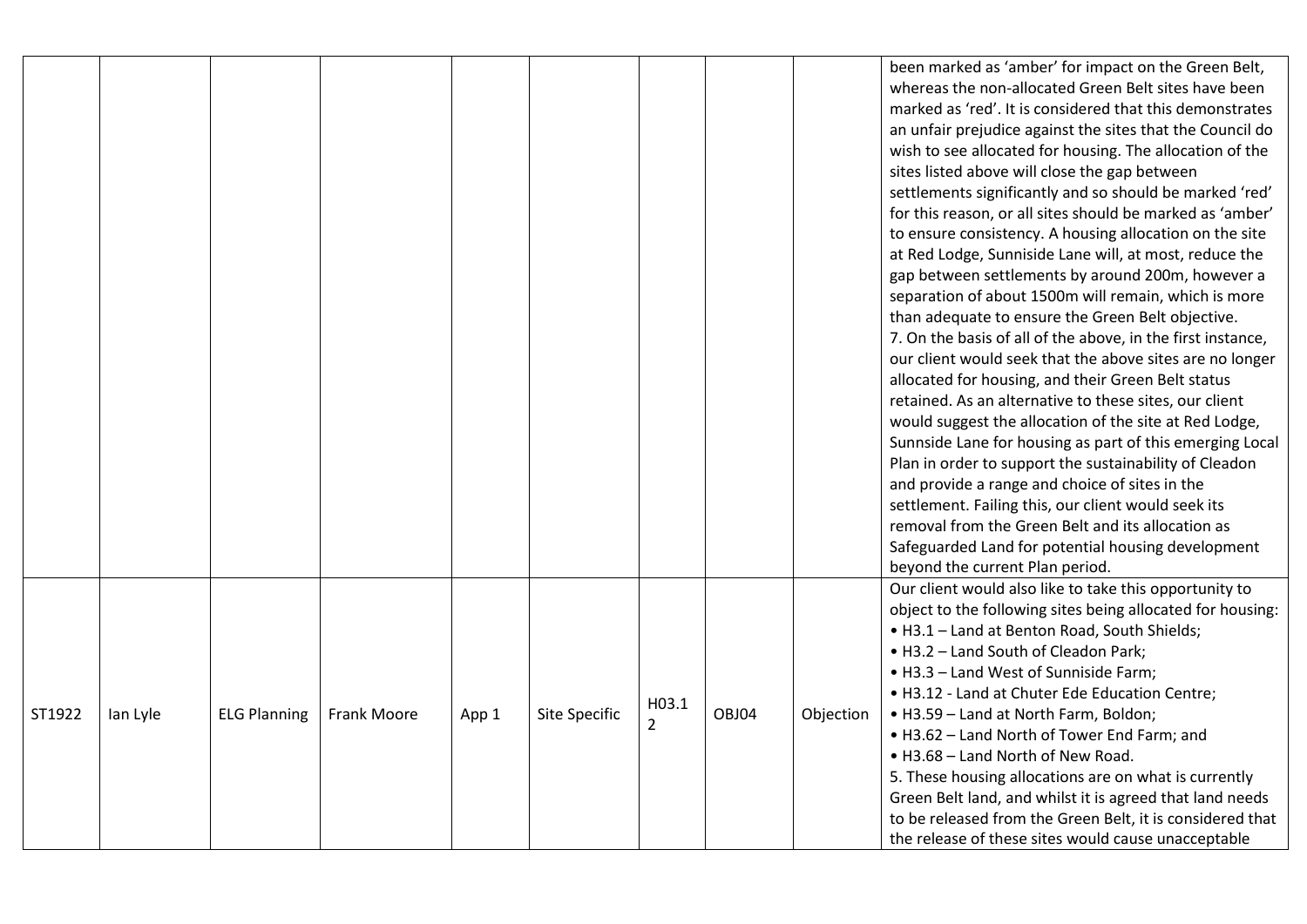|        |                     |          |       |               |       |       |           | harm to the Green Belt and its objectives. These sites      |
|--------|---------------------|----------|-------|---------------|-------|-------|-----------|-------------------------------------------------------------|
|        |                     |          |       |               |       |       |           | are located in the gap between Boldon and South             |
|        |                     |          |       |               |       |       |           | Shields, their allocation individually and collectively     |
|        |                     |          |       |               |       |       |           |                                                             |
|        |                     |          |       |               |       |       |           | would result in the gap between settlements being           |
|        |                     |          |       |               |       |       |           | reduced to less than 300m in some places, which is          |
|        |                     |          |       |               |       |       |           | clearly in contradiction to one of the main purposes of     |
|        |                     |          |       |               |       |       |           | Green Belt land; to prevent neighbouring towns              |
|        |                     |          |       |               |       |       |           | merging into one another. Our client would also like to     |
|        |                     |          |       |               |       |       |           | object to how the above sites have been assessed in the     |
|        |                     |          |       |               |       |       |           | Sustainability Assessment. The allocated sites have         |
|        |                     |          |       |               |       |       |           | been marked as 'amber' for impact on the Green Belt,        |
|        |                     |          |       |               |       |       |           | whereas the non-allocated Green Belt sites have been        |
|        |                     |          |       |               |       |       |           | marked as 'red'. It is considered that this demonstrates    |
|        |                     |          |       |               |       |       |           | an unfair prejudice against the sites that the Council do   |
|        |                     |          |       |               |       |       |           | wish to see allocated for housing. The allocation of the    |
|        |                     |          |       |               |       |       |           | sites listed above will close the gap between               |
|        |                     |          |       |               |       |       |           | settlements significantly and so should be marked 'red'     |
|        |                     |          |       |               |       |       |           | for this reason, or all sites should be marked as 'amber'   |
|        |                     |          |       |               |       |       |           | to ensure consistency. A housing allocation on the site     |
|        |                     |          |       |               |       |       |           | at Red Lodge, Sunniside Lane will, at most, reduce the      |
|        |                     |          |       |               |       |       |           | gap between settlements by around 200m, however a           |
|        |                     |          |       |               |       |       |           | separation of about 1500m will remain, which is more        |
|        |                     |          |       |               |       |       |           | than adequate to ensure the Green Belt objective.           |
|        |                     |          |       |               |       |       |           | 7. On the basis of all of the above, in the first instance, |
|        |                     |          |       |               |       |       |           | our client would seek that the above sites are no longer    |
|        |                     |          |       |               |       |       |           | allocated for housing, and their Green Belt status          |
|        |                     |          |       |               |       |       |           | retained. As an alternative to these sites, our client      |
|        |                     |          |       |               |       |       |           | would suggest the allocation of the site at Red Lodge,      |
|        |                     |          |       |               |       |       |           | Sunnside Lane for housing as part of this emerging Local    |
|        |                     |          |       |               |       |       |           | Plan in order to support the sustainability of Cleadon      |
|        |                     |          |       |               |       |       |           | and provide a range and choice of sites in the              |
|        |                     |          |       |               |       |       |           | settlement. Failing this, our client would seek its         |
|        |                     |          |       |               |       |       |           | removal from the Green Belt and its allocation as           |
|        |                     |          |       |               |       |       |           | Safeguarded Land for potential housing development          |
|        |                     |          |       |               |       |       |           | beyond the current Plan period.                             |
|        |                     |          |       |               |       |       |           | Point 1 - No Surface water has been identified by the       |
| ST2518 | <b>Brian Foster</b> | Resident | App 1 | Site Specific | H03.2 | OBJ01 | Objection | SFRA 2018 according to the report. When was the             |
|        |                     |          |       |               | 5     |       |           | report compiled? July or August 2018 when we have           |
|        |                     |          |       |               |       |       |           |                                                             |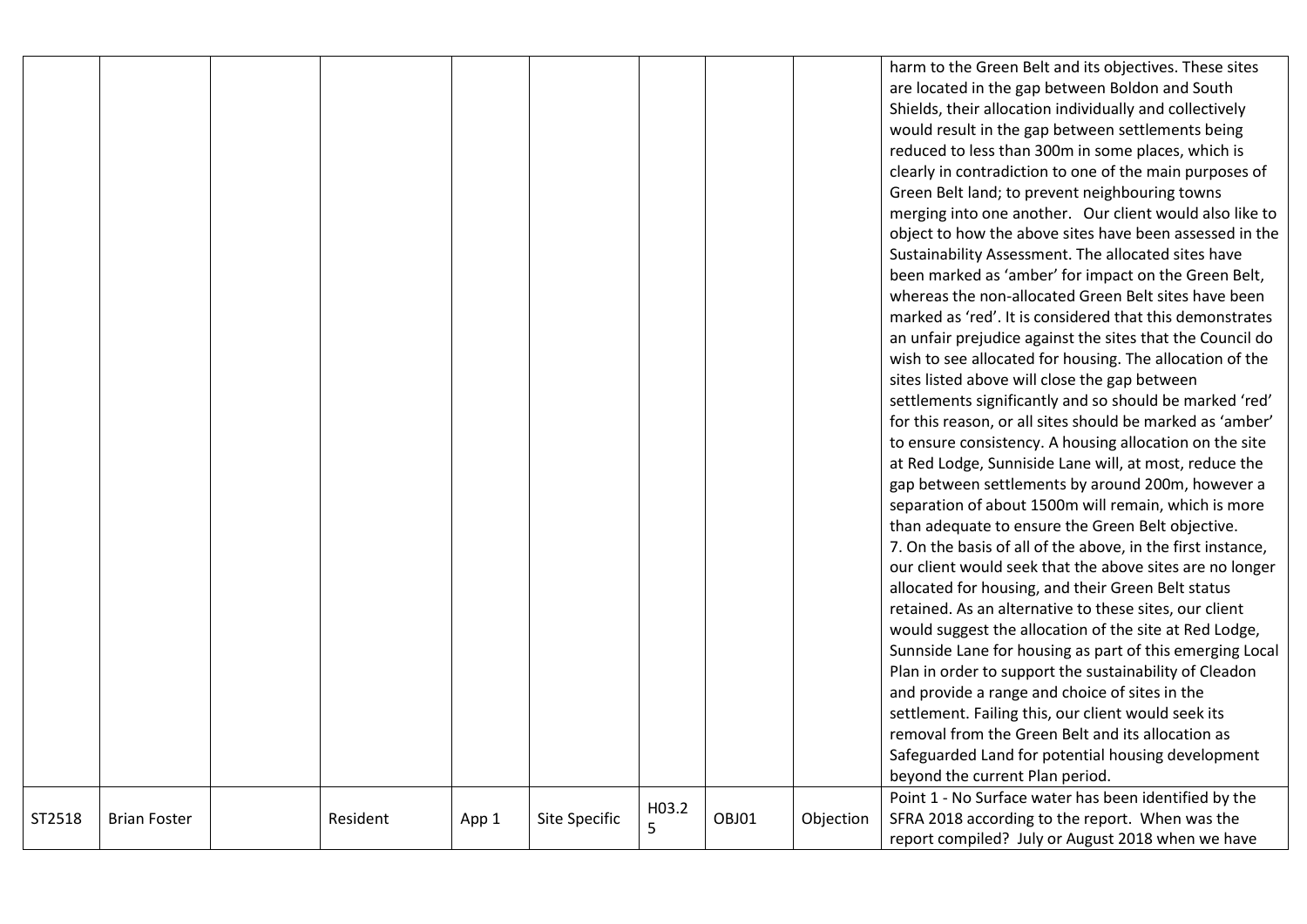|        |                     |          |       |                      |            |       |           | decent weather? The grassed area being considered for<br>development often floods as do all of the paths around<br>this site. Development of this site will cause an extra<br>strain on the sewerage system which intersects this site<br>and into Kings Meadow                                                                                                                                                                                                                                                                                                                                                                                                                                                                                                                                                                                                                                            |
|--------|---------------------|----------|-------|----------------------|------------|-------|-----------|------------------------------------------------------------------------------------------------------------------------------------------------------------------------------------------------------------------------------------------------------------------------------------------------------------------------------------------------------------------------------------------------------------------------------------------------------------------------------------------------------------------------------------------------------------------------------------------------------------------------------------------------------------------------------------------------------------------------------------------------------------------------------------------------------------------------------------------------------------------------------------------------------------|
| ST2518 | <b>Brian Foster</b> | Resident | App 1 | Site Specific        | H03.2<br>5 | OBJ02 | Objection | Point 2 States that the nearest wildlife site is 500m<br>away. We live right next to the Burn and there is lots of<br>wildlife there. This is less than 100m from the proposed<br>site and i fear that development of this site will attract<br>wildlife from the burn and into Kings Meadow.                                                                                                                                                                                                                                                                                                                                                                                                                                                                                                                                                                                                              |
| ST2518 | <b>Brian Foster</b> | Resident | App 1 | Site Specific        | H03.2<br>5 | OBJ12 | Objection | Points 12 and 13 are key. They both refer to promoting<br>better neighbourhoods, healthier people and<br>communities. I live at<br>on the end of<br>the cul-de-sac and right next to the area under<br>consideration for development. My first question is<br>where is the road going to be into the new<br>development? I am concerned that the only access<br>road will be through Kings Meadow, leading to greater<br>traffic passing my house and an increased risk to<br>children playing in the area. I have attached a photo<br>and you will note the space where I fear the road will<br>travel through. There is currently car parking outside<br>my house. Will this remain in situ once the<br>development is completed? Again, a fear for me and<br>other residents is that we will simply be a through fare<br>to the new estate and parking outside of my house will<br>become non existent. |
| ST2518 | <b>Brian Foster</b> | Resident | App 1 | <b>Site Specific</b> | H03.2<br>5 | OBJ13 | Objection | Points 12 and 13 are key. They both refer to promoting<br>better neighbourhoods, healthier people and<br>communities. I live at<br>on the end of<br>the cul-de-sac and right next to the area under<br>consideration for development. My first question is<br>where is the road going to be into the new<br>development? I am concerned that the only access<br>road will be through Kings Meadow, leading to greater<br>traffic passing my house and an increased risk to<br>children playing in the area. I have attached a photo<br>and you will note the space where I fear the road will                                                                                                                                                                                                                                                                                                              |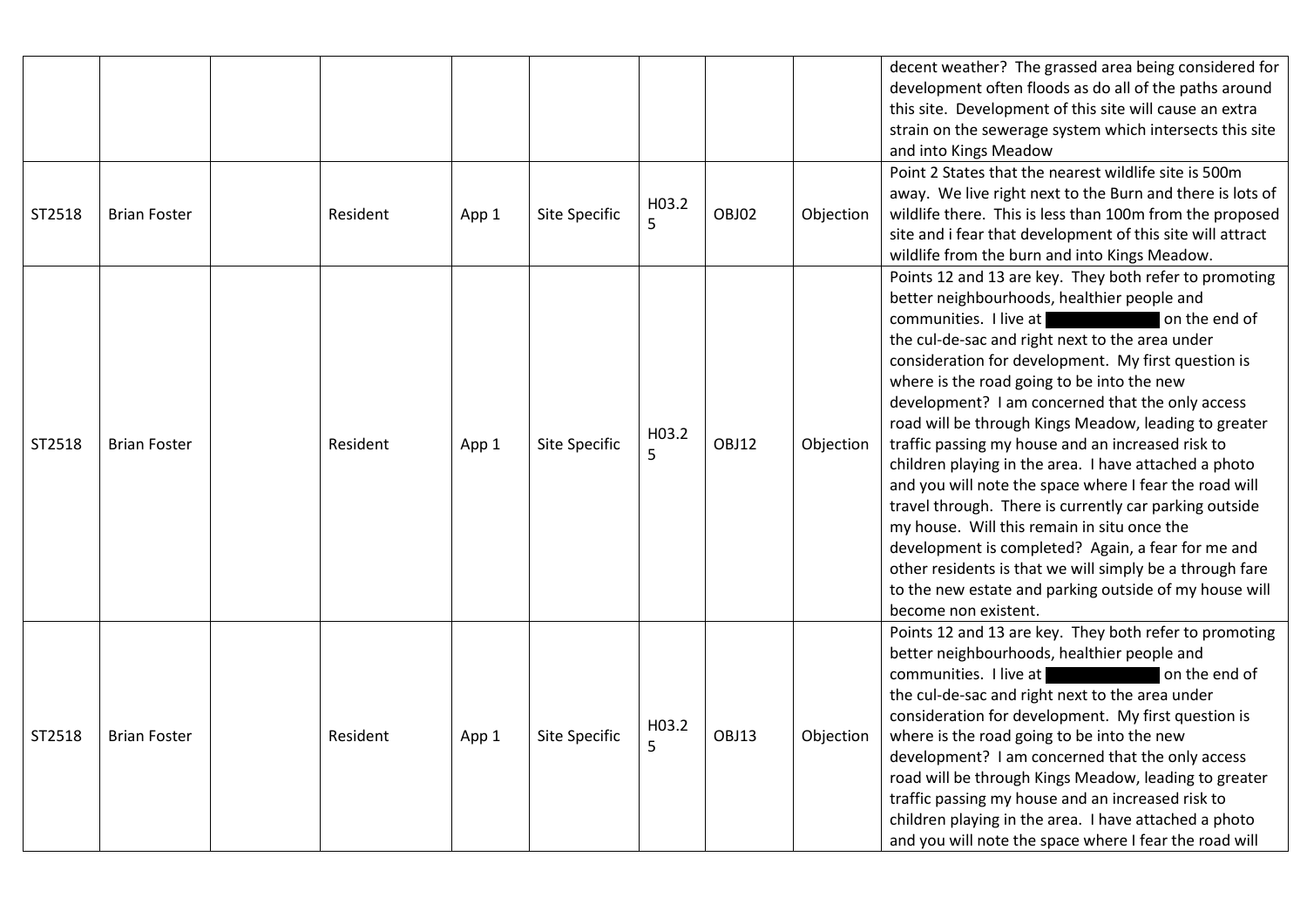|        |                     |          |       |               |                         |         |           | travel through. There is currently car parking outside<br>my house. Will this remain in situ once the<br>development is completed? Again, a fear for me and<br>other residents is that we will simply be a through fare<br>to the new estate and parking outside of my house will<br>become non existent.                                                                                                                                                                                                                                                                                                                                                                                                                                                                                                                                                                                                                                                                                                                                                                                                                                                                                                                                                                                                                                                                                                  |
|--------|---------------------|----------|-------|---------------|-------------------------|---------|-----------|------------------------------------------------------------------------------------------------------------------------------------------------------------------------------------------------------------------------------------------------------------------------------------------------------------------------------------------------------------------------------------------------------------------------------------------------------------------------------------------------------------------------------------------------------------------------------------------------------------------------------------------------------------------------------------------------------------------------------------------------------------------------------------------------------------------------------------------------------------------------------------------------------------------------------------------------------------------------------------------------------------------------------------------------------------------------------------------------------------------------------------------------------------------------------------------------------------------------------------------------------------------------------------------------------------------------------------------------------------------------------------------------------------|
| ST2518 | <b>Brian Foster</b> | Resident | App 1 | Site Specific | H03.2<br>5              | Summary | Objection | The assessment summary suggests that this<br>development would have an overall positive effect. I<br>would like to know who it will have a positive effect<br>on? I believe that if the road into the development<br>comes through Kings Meadow, then it will very much<br>have a negative effect on the very few (9 houses in the<br>main part of Kings Meadow and 3 at the front on the<br>main road) houses that make up Kings Meadow.                                                                                                                                                                                                                                                                                                                                                                                                                                                                                                                                                                                                                                                                                                                                                                                                                                                                                                                                                                  |
| ST2477 | Emma<br>Callaghan   |          | App 1 | Site Specific | H03.2<br>$\overline{7}$ |         | Objection | The two documents, the 'South Tyneside Site Specific<br>Sustainability Appraisal App 1: Fellgate and Hedworth<br>(August 2019) and the 'South Tyneside Site Specific<br>Sustainability Appraisal App 1: Draft Local Plan<br>Allocations (August 2019)' both present site-specific<br>sustainability appraisals for locations within the<br>Borough. However, the two documents dated the same<br>month show different results and descriptions for the<br>same sites. For example, our client's site (SHLAA ref<br>SFG015) is listed as being 1.2ha in the Fellgate and<br>Hedworth document, having potential for 32 units, and<br>scoring overall neutrality for sustainability which is in<br>contrast to the information provided about the site in<br>the Local Plan. However, in the Overall Sustainability<br>Appraisal Document, where the policy reference is<br>listed alongside the SHLAA reference, the site is listed as<br>1.08ha, does not specifically list a number of units, and<br>rates the site positively for sustainability. Our client<br>supports the information listed in the latter document<br>as being correct and consistent with the emerging Local<br>Plan, and although the Draft Local Plan interim<br>Sustainability Appraisal: App 1 (August 2019) document<br>does go some way to outline differences between the<br>two documents, our client requests that further |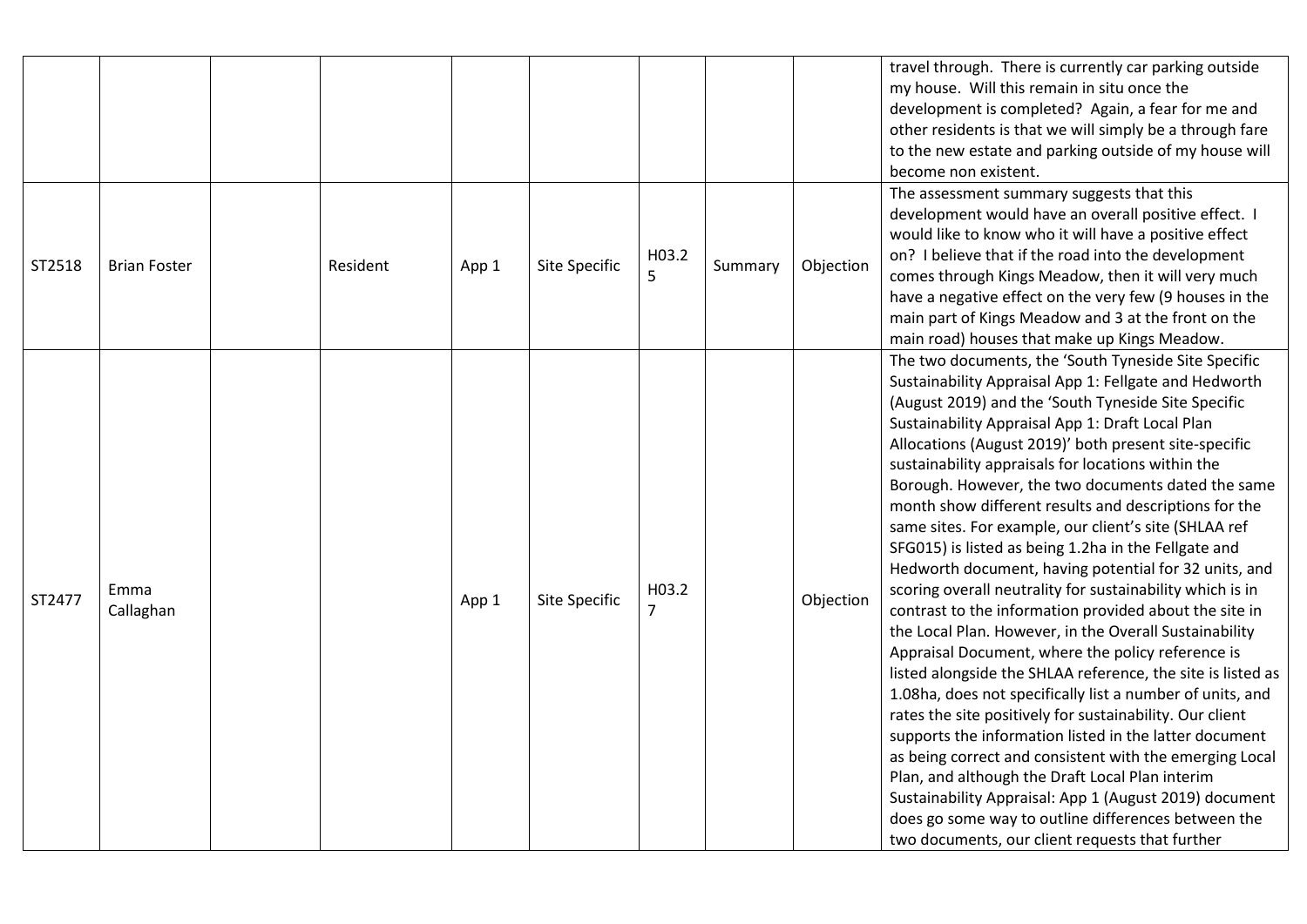|        |                          |          |       |               |            |       |           | clarification is given about the difference between the<br>appraisals and their weight in relation to the emerging<br>Local Plan and its policies within the documents<br>themselves.                                                                                                                                                                                                                                                                                                                                                                                                                                                                                                                                                                              |
|--------|--------------------------|----------|-------|---------------|------------|-------|-----------|--------------------------------------------------------------------------------------------------------------------------------------------------------------------------------------------------------------------------------------------------------------------------------------------------------------------------------------------------------------------------------------------------------------------------------------------------------------------------------------------------------------------------------------------------------------------------------------------------------------------------------------------------------------------------------------------------------------------------------------------------------------------|
| ST0073 | Kevin &<br>Janet Bradley | Resident | App 1 | Site Specific | H03.2<br>9 | OBJ01 | Objection | 1. Adapt & mitigate the effects of climate change: This<br>area has undergoen extensive work on the construction<br>of storm drains especially on the Glenside/Greenlands<br>area due to flooding when there is heavy rainfall. This<br>area still has issues with flooding on all footpaths<br>caused by large amounts of surface run off. This will<br>only get worse with the removal of permeable ground<br>caused by the development of residential properties<br>and the increase of concrete and tarmac areas. Further<br>surface flooding issues will be caused by unpredictable<br>weather, flash flooding and climate change.                                                                                                                            |
| ST0073 | Kevin &<br>Janet Bradley | Resident | App 1 | Site Specific | H03.2<br>9 | OBJ02 | Objection | 2. Conserve and enhance biodiversity: This site has<br>large mature bushes which house local wildlife such as<br>hedgehogs, insects and birds. Removing these marue<br>bushes by building residential properties will have a<br>detrimental effect on these species. Disturbing the soil<br>will disrupt habitats and cause pollution to water<br>sources. The land proposed for development is a green<br>area which can provide a communal open space for<br>residents. The mature bushes also ensure a buffer<br>which is important to maintaining the setting of<br>residential properties at present. Pollution will be<br>caused with the waste disposal of concrete, metal and<br>bricks producing a negative impact and an increased<br>level at landfill. |
| ST0073 | Kevin &<br>Janet Bradley | Resident | App 1 | Site Specific | H03.2<br>9 | OBJ03 | Objection | 3. Safeguarding our environmental assets and natural<br>resources: 'Trees and shrubs help capture CO2 and<br>other pollutants' - Public Health Matters, Public Health<br>England, 09/11/2016, Health and Wellbeing, health and<br>climate change<br>There is an abundance of evidence to show that the<br>health of the public can vastly improve when there is<br>access to green space which in turn helps to improve<br>the quality of our natural environment. It is evident to                                                                                                                                                                                                                                                                                |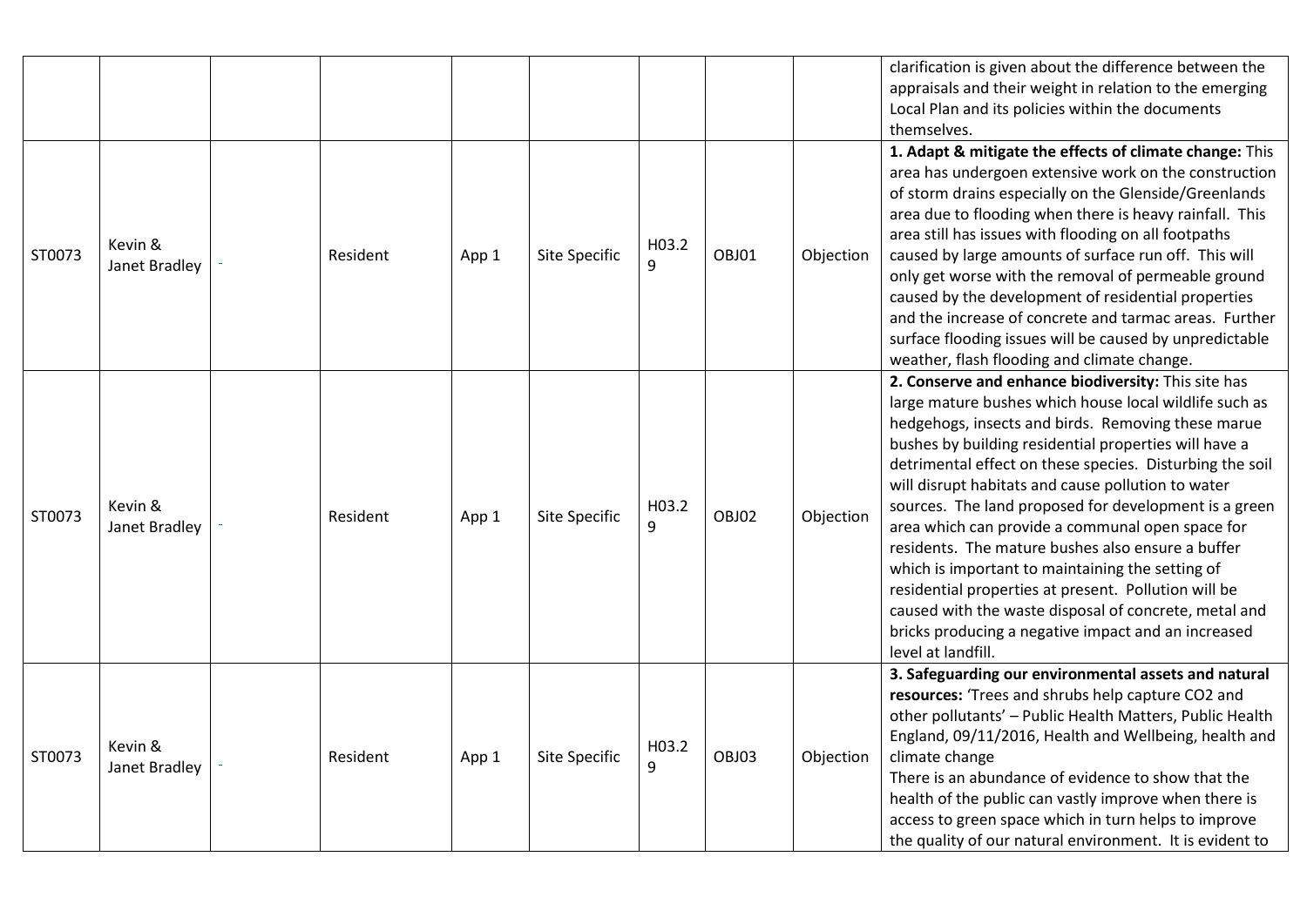|        |                          |          |       |                      |            |       |           | see that existing green environmental assets in this area<br>are worth safeguarding for all existing residents. The<br>impacts on mental wellbeing, social networks and<br>sustainable communities work through a variety of<br>mechanisms and the strongest evidence is emerging<br>that urban green space can improve the public's health.                                                                                                                                                                                                                                                                                                                                                                                                                                                                                                                                                                            |
|--------|--------------------------|----------|-------|----------------------|------------|-------|-----------|-------------------------------------------------------------------------------------------------------------------------------------------------------------------------------------------------------------------------------------------------------------------------------------------------------------------------------------------------------------------------------------------------------------------------------------------------------------------------------------------------------------------------------------------------------------------------------------------------------------------------------------------------------------------------------------------------------------------------------------------------------------------------------------------------------------------------------------------------------------------------------------------------------------------------|
| ST0073 | Kevin &<br>Janet Bradley | Resident | App 1 | Site Specific        | H03.2<br>9 | OBJ04 | Objection | 4. Protecting our green belt: Although this area for the<br>proposed development is not an area of green belt, it is<br>located adjacent to one. The area proposed for<br>development is an area of green open space valued by<br>all residents especially the elderly that do not leave the<br>house frequently who face directly onto it. This area<br>also houses mature bushes and wildlife. Children also<br>use this space to play and the removal will have a<br>negative impact on the oth the community and<br>environment.                                                                                                                                                                                                                                                                                                                                                                                    |
| ST0073 | Kevin &<br>Janet Bradley | Resident | App 1 | Site Specific        | H03.2<br>9 | OBJ05 | Objection | 5. Enhancing our green infrastructure: Physical benefits<br>from green infrastructure include improved air quality,<br>less noise pollution and reduced risk from flooding and<br>heatwaves. The proposed development will remove a<br>large areaof green open space having a negative impact<br>on the area.                                                                                                                                                                                                                                                                                                                                                                                                                                                                                                                                                                                                           |
| ST0073 | Kevin &<br>Janet Bradley | Resident | App 1 | <b>Site Specific</b> | H03.2<br>9 | OBJ07 | Objection | 7. Promote sustainable transport and accessibility: If<br>this area is developed it will cause problems regarding<br>parking, accessibility to housing and disruption to roads<br>and pavements. The estate is already overcrowded<br>with cars and residents have experienced several near<br>misses caused by the amount of cars parked on<br>roadsides and poor visibility on the corners due to cars<br>parking. Areas of land on the estate have already been<br>made into car parking without providing a solution to<br>the problem and the estate cannot afford to lose any<br>other green space. Further residential properties will<br>enhance this problem as the majority of houses have<br>between 1-2 cars per household. An extra 10-20<br>vehicles will cause major issues for the area.<br>The Climate Act, 2008 was brought in to reduce CO2<br>emissions by 20% by 2050. This legally binding target |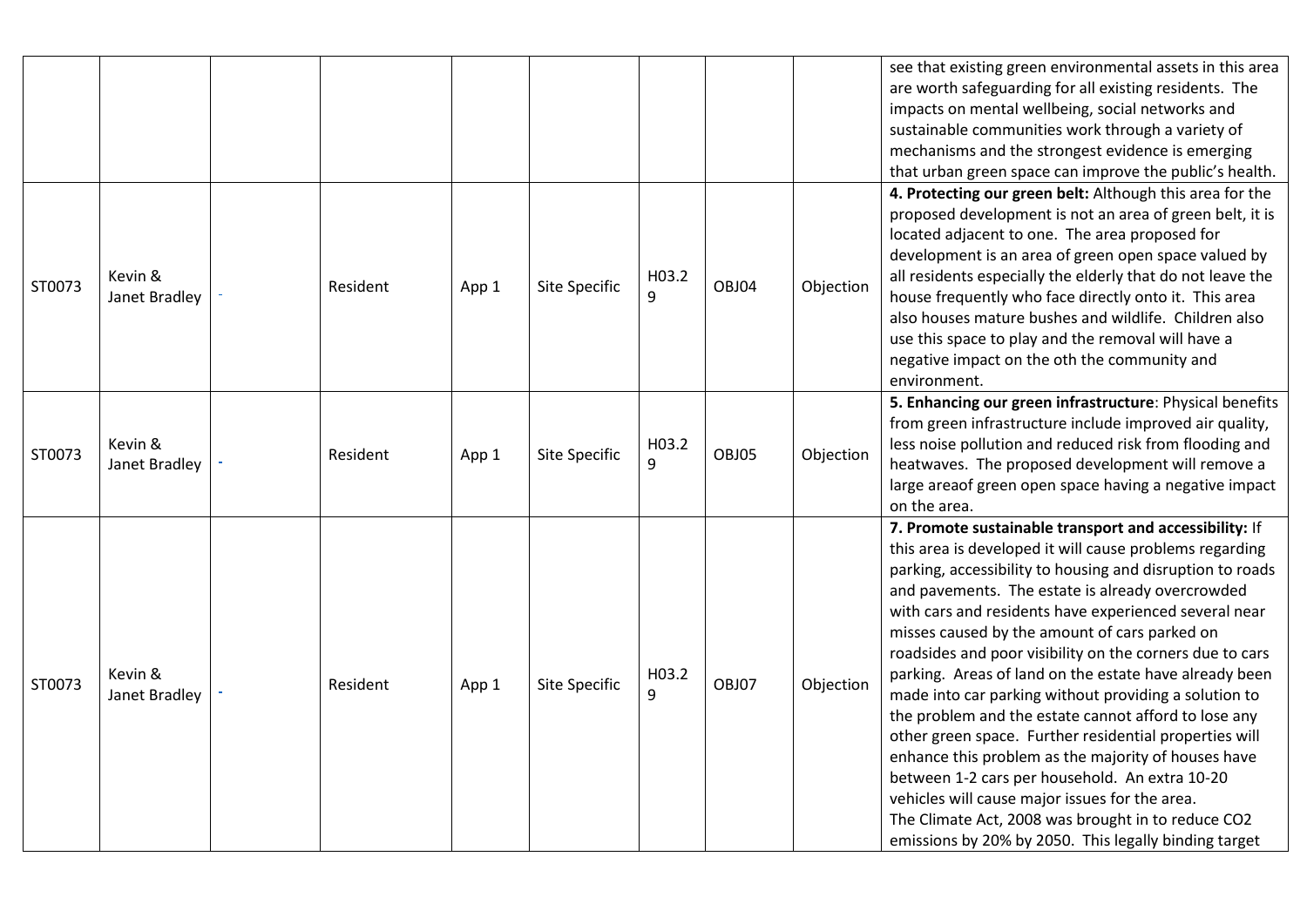|        |                          |          |       |               |            |       |           | will not be achieved by building new residential<br>properties as the machinery required to build<br>properties, plus an increase in residence and vehicles<br>will produce an increase in pollution.                                                                                                                                                                                                                                                                                                                                                                                                                                                                                                                                                                                                                                                                                                                                                                                                                                                                                                                                           |
|--------|--------------------------|----------|-------|---------------|------------|-------|-----------|-------------------------------------------------------------------------------------------------------------------------------------------------------------------------------------------------------------------------------------------------------------------------------------------------------------------------------------------------------------------------------------------------------------------------------------------------------------------------------------------------------------------------------------------------------------------------------------------------------------------------------------------------------------------------------------------------------------------------------------------------------------------------------------------------------------------------------------------------------------------------------------------------------------------------------------------------------------------------------------------------------------------------------------------------------------------------------------------------------------------------------------------------|
| ST0073 | Kevin &<br>Janet Bradley | Resident | App 1 | Site Specific | H03.2<br>9 | OBJ12 | Objection | 12. Providing better housing neighbourhoods and<br>good design: Unfortunately, Hedworth Estate and<br>especially Heathway is brlighted with a huge drug<br>problem and anti-social beheaviour which is well known<br>to Councillors presernting the area nad local policing<br>teams. The Northumbrian Water flooding sustem<br>which si positioned at Heathway is a constant issue for<br>the police and residents. Building additional residential<br>properties in this area is only going to impact negatively<br>on the anti-social behaviour that the current residents<br>are subjected to on a daily basis. The children's play<br>park which is directly opposite the proposed site is well<br>known to the police as a hot spot for anti-social<br>behaviour both day and night.                                                                                                                                                                                                                                                                                                                                                      |
| ST0073 | Kevin &<br>Janet Bradley | Resident | App 1 | Site Specific | H03.2<br>9 | OBJ13 | Objection | 13. Promote healthier people and communities: In the<br>draft plan it states that there is a healthcare facility<br>250m from the proposed location. This is a negative<br>statement against the proposal as there is no<br>healthcare facility on Hedworth or Calf Close estate and<br>it has not been there for many years. New residents<br>will have to travel further afield for healthcare facilities<br>which are already in high demand. Further properties<br>in the area will cause a strain on health care facilities<br>and schools.<br>Removing green spaces will also have an impact on<br>mental health for residing residents as it is well<br>documented that green spaces contribute positively to<br>physical and mental health. Buildings will cause less<br>light for local residents. Good quality, open, natural<br>landscapes in urban areas can positively affect mental<br>health by improving air quality, less noise pollution and<br>reduce the risk of flooding. Open space also provides a<br>therapeutic intervention for treatment of mental health<br>reducing the strain on already struggling NHS services. |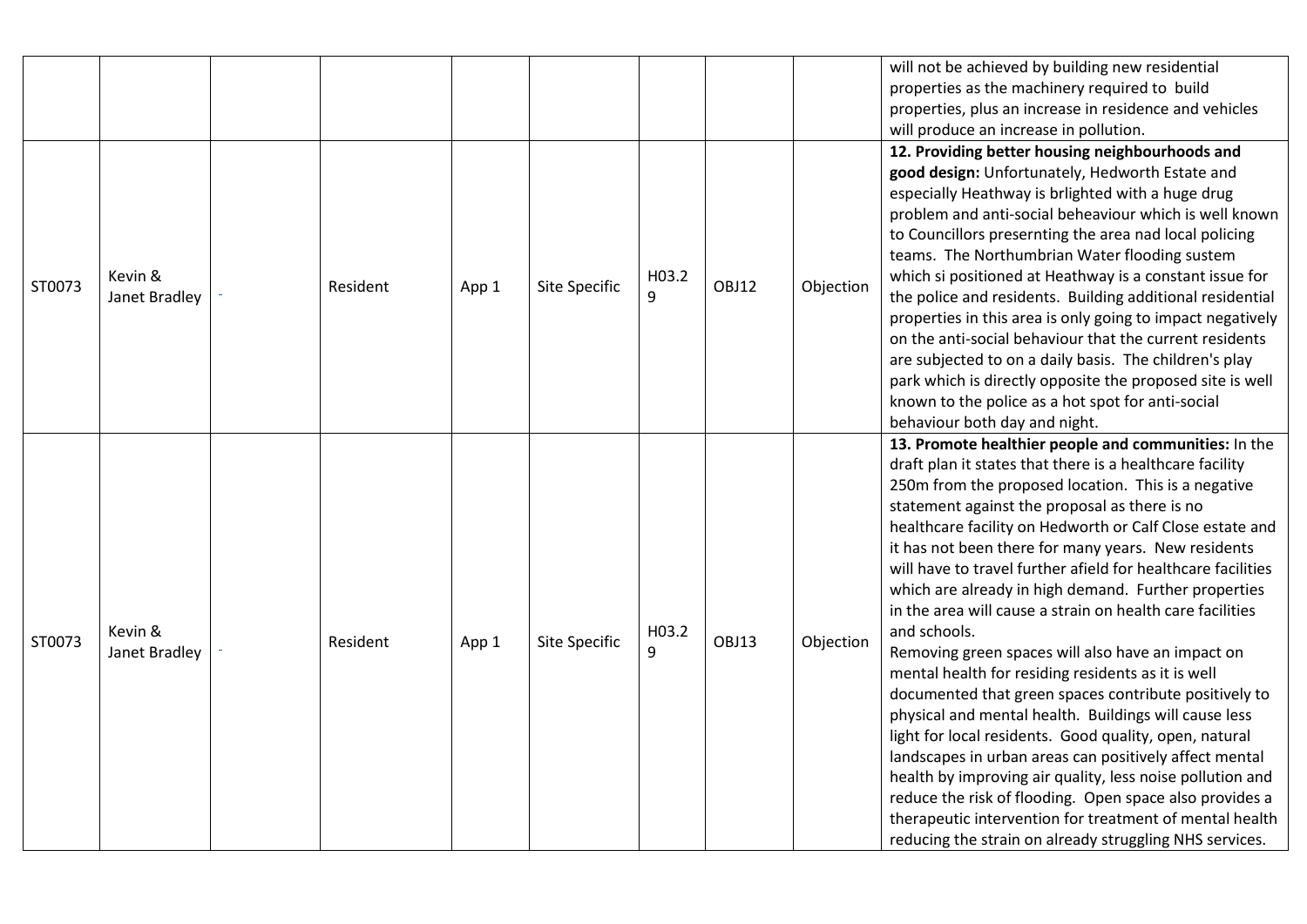|        |                 |                                                 |       |               |            |           | South Tyneside has one of the highest rates of<br>childhood obesity, removing areas of green space will<br>further contribute to this issue and will not improve<br>rates. Green, open space should be promoted as a<br>natural way to reduce obesity which will help lessen the<br>burden on NHS resources.                                                                                                                                                                                                                                                                                                                                                                                                                                                                                                                                                                                                                                                                                                                                                                                                                                                                                                                                                                                                                                                                                                                                                                                                                                                                                       |
|--------|-----------------|-------------------------------------------------|-------|---------------|------------|-----------|----------------------------------------------------------------------------------------------------------------------------------------------------------------------------------------------------------------------------------------------------------------------------------------------------------------------------------------------------------------------------------------------------------------------------------------------------------------------------------------------------------------------------------------------------------------------------------------------------------------------------------------------------------------------------------------------------------------------------------------------------------------------------------------------------------------------------------------------------------------------------------------------------------------------------------------------------------------------------------------------------------------------------------------------------------------------------------------------------------------------------------------------------------------------------------------------------------------------------------------------------------------------------------------------------------------------------------------------------------------------------------------------------------------------------------------------------------------------------------------------------------------------------------------------------------------------------------------------------|
| ST2506 | Mark<br>Gabrele | <b>Bellway Homes</b><br>Limited (North<br>East) | App 1 | Site Specific | H03.5<br>5 | Objection | 5.3.4.8 The Council's assessments have in turn fed into<br>the wider Sustainability Appraisal of the draft<br>allocation.<br>5.3.4.9 Whilst this concludes that the site is suitable to<br>be carried forward as a residential allocation, it does<br>note potential negative scores against the Green Belt<br>considerations and green infrastructure. As outlined in<br>the tables above, our view is that the impact on the<br>Green Belt is capable of being adequately mitigated<br>(this is supported by the Council's own assessment<br>contained in its Site Allocations Topic Paper). With<br>regards to green infrastructure, the site is generally<br>enclosed and screened and so its role in providing<br>openness in the green infrastructure corridor is limited.<br>The initial indicative masterplan also demonstrates that<br>a generous amount of green space will also be retained<br>in the south of the site.<br>5.3.4.10 The Sustainability Appraisal does note the<br>site's sustainable location and its good public transport<br>links and it is considered that this underlines the site's<br>suitability to be brought forward and its development<br>will complete the regeneration of the former college<br>site.<br>5.3.4.11 It is noted however that the Sustainability<br>Appraisal does not include an assessment of the wider<br>economic benefits of developing the sites in terms of<br>job creation through the construction of the site and<br>beyond, plus the ability to attract new residents and<br>expenditure to the area. The development would also |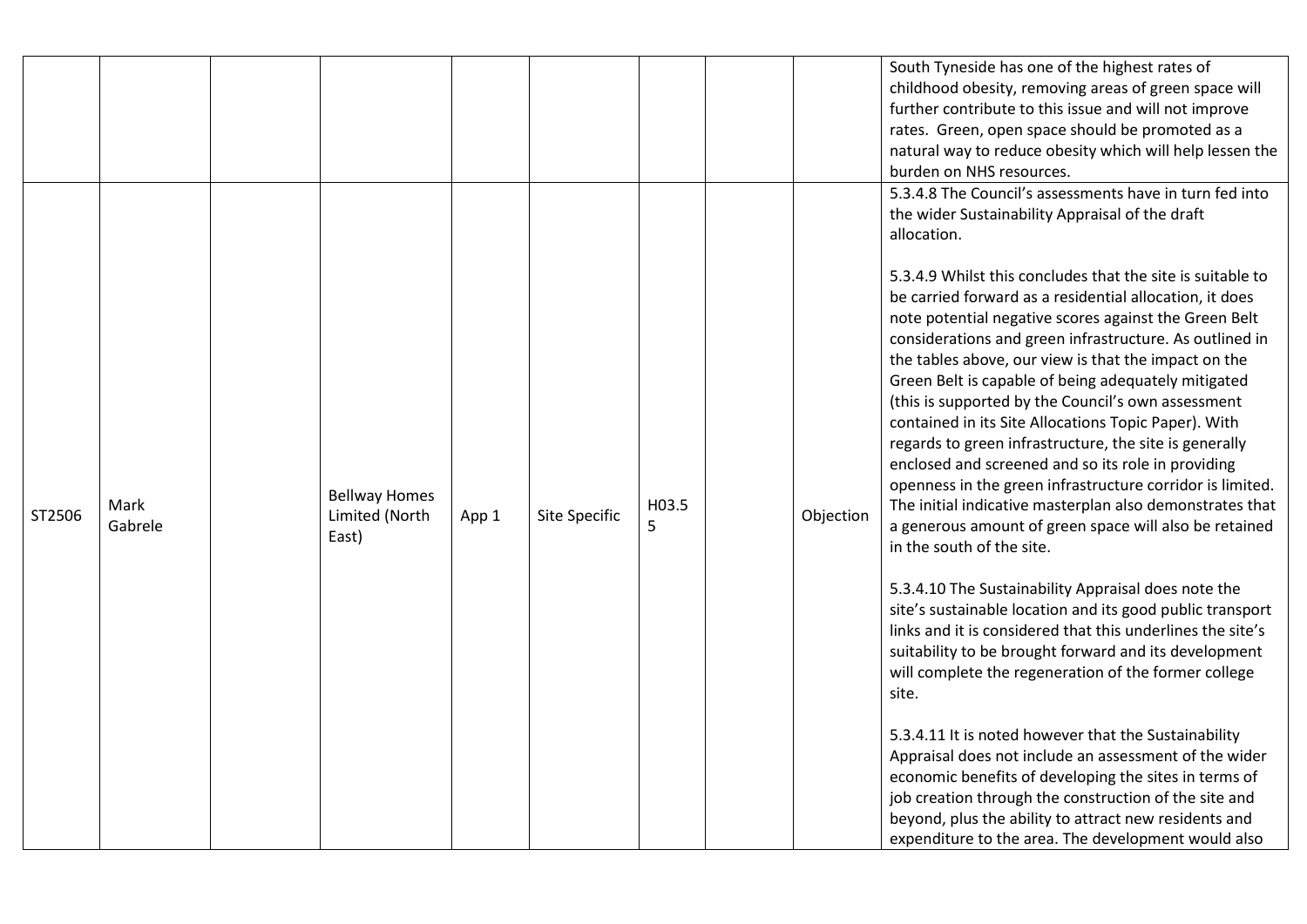|        |                     |                     |                                                 |       |               |            |       |           | help retain future workers within South Tyneside and so<br>presents the opportunity to facilitate more sustainable<br>patterns of development. These positive elements<br>should be drawn out further within the Sustainability<br>Appraisal. This would result in a more balanced and<br>positive scoring for the site.                                                                                                                                                                                                                                                                                                                                                                                                                                                                                                                                                                                                                                                                                                                                                                                                                                                                                                                                                                                                                                                                                                                                                                                                                                                               |
|--------|---------------------|---------------------|-------------------------------------------------|-------|---------------|------------|-------|-----------|----------------------------------------------------------------------------------------------------------------------------------------------------------------------------------------------------------------------------------------------------------------------------------------------------------------------------------------------------------------------------------------------------------------------------------------------------------------------------------------------------------------------------------------------------------------------------------------------------------------------------------------------------------------------------------------------------------------------------------------------------------------------------------------------------------------------------------------------------------------------------------------------------------------------------------------------------------------------------------------------------------------------------------------------------------------------------------------------------------------------------------------------------------------------------------------------------------------------------------------------------------------------------------------------------------------------------------------------------------------------------------------------------------------------------------------------------------------------------------------------------------------------------------------------------------------------------------------|
| ST2505 | <b>Martyn Earle</b> |                     | <b>Bellway Homes</b><br>Limited (North<br>East) | App 1 | Site Specific | H03.5<br>9 |       | Objection | The Council's assessments have in turn fed into the<br>wider Sustainability Appraisal of the draft allocation.<br>Whilst this concludes that the site is suitable to be<br>carried forward as a residential allocation, it does note<br>potential negative scores against the Green Belt<br>considerations and green infrastructure. As outlined in<br>the tables above, our view is that the impact on the<br>Green Belt is capable of being adequately mitigated<br>(this is supported by the Council's own assessment<br>contained in its Site Allocations Topic Paper). With<br>regards to green infrastructure, the site is generally<br>enclosed and screened and so its role in providing<br>openness in the green infrastructure corridor is limited.<br>The initial indicative masterplan also demonstrates that<br>a generous amount of green space will also be retained<br>in the south of the site.<br>It is noted however that the Sustainability Appraisal<br>does not include an assessment of the wider economic<br>benefits of developing the sites in terms of job creation<br>through the construction of the site and beyond, plus<br>the ability to attract new residents and expenditure to<br>the area. The development would also help retain<br>future workers within South Tyneside and so presents<br>the opportunity to facilitate more sustainable patterns<br>of development. These positive elements should be<br>drawn out further within the Sustainability Appraisal.<br>This would result in a more balanced and positive<br>scoring for the site. |
| ST1922 | lan Lyle            | <b>ELG Planning</b> | <b>Frank Moore</b>                              | App 1 | Site Specific | H03.5<br>9 | OBJ04 | Objection | Our client would also like to take this opportunity to<br>object to the following sites being allocated for housing:                                                                                                                                                                                                                                                                                                                                                                                                                                                                                                                                                                                                                                                                                                                                                                                                                                                                                                                                                                                                                                                                                                                                                                                                                                                                                                                                                                                                                                                                   |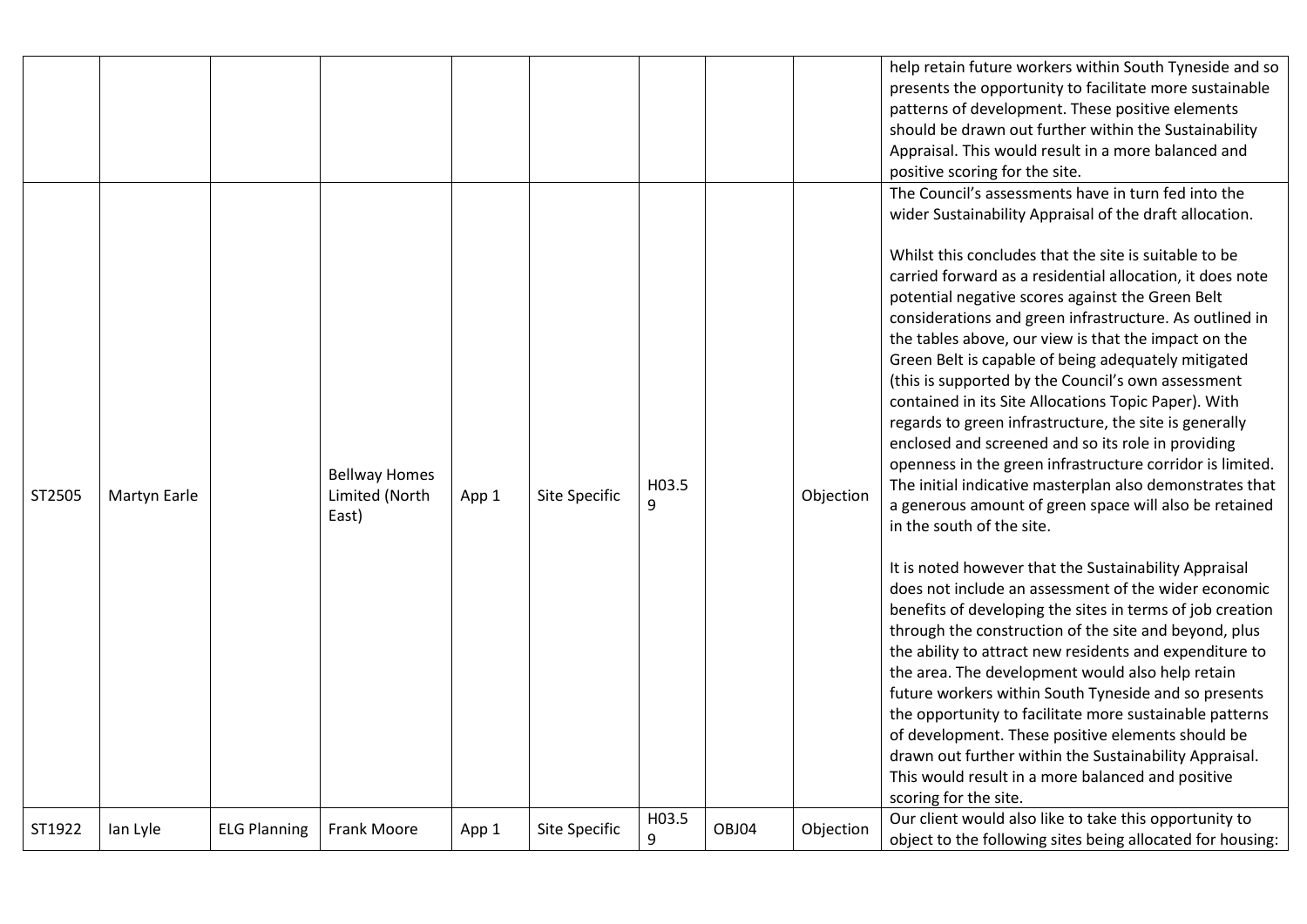|  |  |  |  | . H3.1 - Land at Benton Road, South Shields;                |
|--|--|--|--|-------------------------------------------------------------|
|  |  |  |  | . H3.2 - Land South of Cleadon Park;                        |
|  |  |  |  | • H3.3 - Land West of Sunniside Farm;                       |
|  |  |  |  | . H3.12 - Land at Chuter Ede Education Centre;              |
|  |  |  |  | • H3.59 - Land at North Farm, Boldon;                       |
|  |  |  |  | • H3.62 - Land North of Tower End Farm; and                 |
|  |  |  |  | . H3.68 - Land North of New Road.                           |
|  |  |  |  | 5. These housing allocations are on what is currently       |
|  |  |  |  | Green Belt land, and whilst it is agreed that land needs    |
|  |  |  |  | to be released from the Green Belt, it is considered that   |
|  |  |  |  | the release of these sites would cause unacceptable         |
|  |  |  |  | harm to the Green Belt and its objectives. These sites      |
|  |  |  |  | are located in the gap between Boldon and South             |
|  |  |  |  | Shields, their allocation individually and collectively     |
|  |  |  |  | would result in the gap between settlements being           |
|  |  |  |  | reduced to less than 300m in some places, which is          |
|  |  |  |  | clearly in contradiction to one of the main purposes of     |
|  |  |  |  | Green Belt land; to prevent neighbouring towns              |
|  |  |  |  | merging into one another. Our client would also like to     |
|  |  |  |  | object to how the above sites have been assessed in the     |
|  |  |  |  | Sustainability Assessment. The allocated sites have         |
|  |  |  |  | been marked as 'amber' for impact on the Green Belt,        |
|  |  |  |  | whereas the non-allocated Green Belt sites have been        |
|  |  |  |  | marked as 'red'. It is considered that this demonstrates    |
|  |  |  |  | an unfair prejudice against the sites that the Council do   |
|  |  |  |  | wish to see allocated for housing. The allocation of the    |
|  |  |  |  | sites listed above will close the gap between               |
|  |  |  |  | settlements significantly and so should be marked 'red'     |
|  |  |  |  | for this reason, or all sites should be marked as 'amber'   |
|  |  |  |  | to ensure consistency. A housing allocation on the site     |
|  |  |  |  | at Red Lodge, Sunniside Lane will, at most, reduce the      |
|  |  |  |  | gap between settlements by around 200m, however a           |
|  |  |  |  | separation of about 1500m will remain, which is more        |
|  |  |  |  | than adequate to ensure the Green Belt objective.           |
|  |  |  |  | 7. On the basis of all of the above, in the first instance, |
|  |  |  |  | our client would seek that the above sites are no longer    |
|  |  |  |  | allocated for housing, and their Green Belt status          |
|  |  |  |  | retained. As an alternative to these sites, our client      |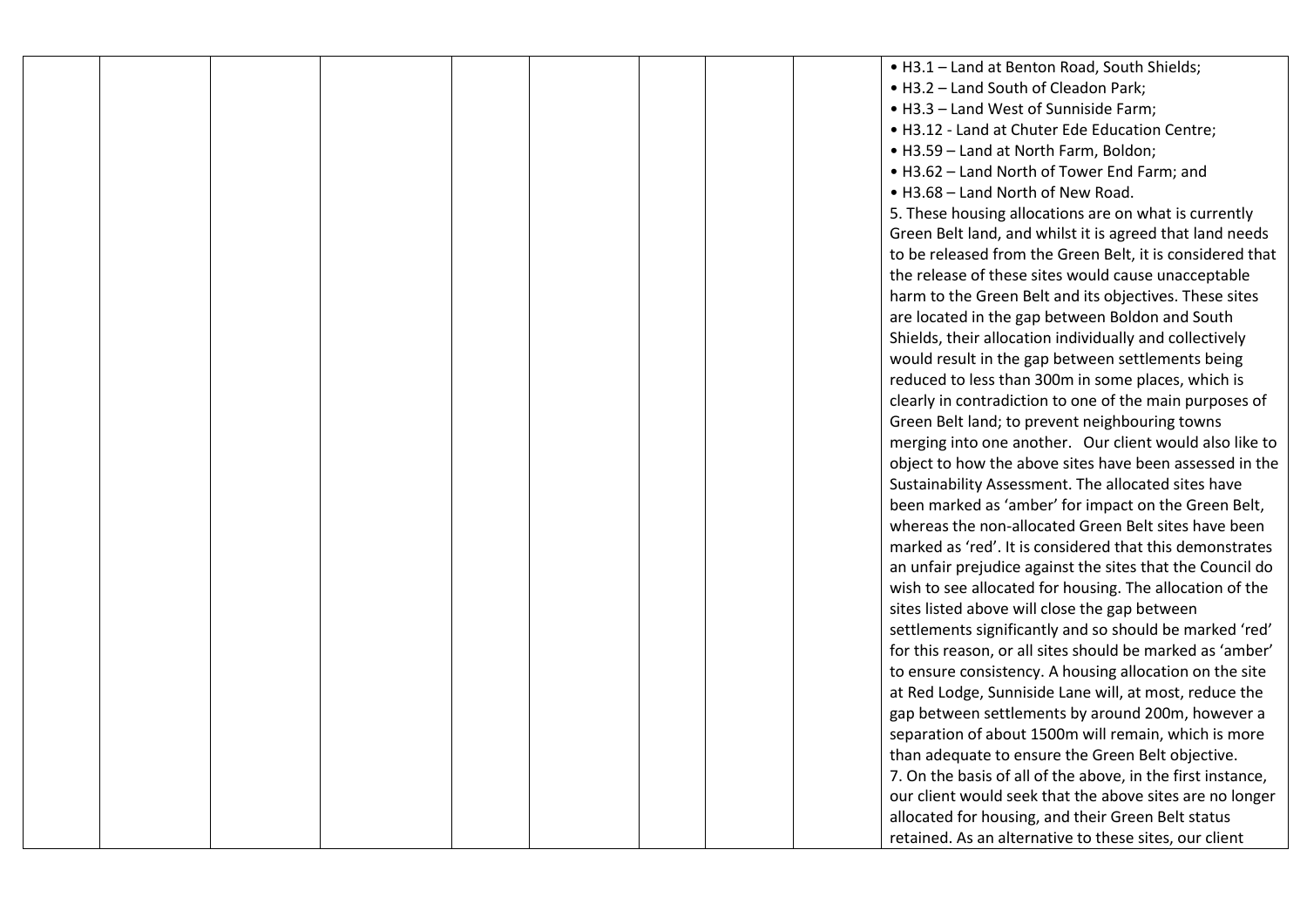|        |                         |                                        |       |               |                       |         |           | would suggest the allocation of the site at Red Lodge,<br>Sunnside Lane for housing as part of this emerging Local<br>Plan in order to support the sustainability of Cleadon<br>and provide a range and choice of sites in the<br>settlement. Failing this, our client would seek its<br>removal from the Green Belt and its allocation as<br>Safeguarded Land for potential housing development<br>beyond the current Plan period.                                                                                                                                                                                                                                                                                                                                                                                                                                                       |
|--------|-------------------------|----------------------------------------|-------|---------------|-----------------------|---------|-----------|-------------------------------------------------------------------------------------------------------------------------------------------------------------------------------------------------------------------------------------------------------------------------------------------------------------------------------------------------------------------------------------------------------------------------------------------------------------------------------------------------------------------------------------------------------------------------------------------------------------------------------------------------------------------------------------------------------------------------------------------------------------------------------------------------------------------------------------------------------------------------------------------|
| ST2516 | Dave<br>Hutchinson      | East Boldon<br>Neighbourho<br>od Forum | App 1 | Site Specific | H03.5<br>9            | OBJ03   | Objection | Sustainability question: Will it protect areas of high<br>landscape value?<br>In the EBNF area, the sites chosen e.g. the protected<br>landscape of Downhill, the cricket club site, North Farm<br>site are all areas of high landscape value with dense<br>building suggested. Building on the EBNF sites will not<br>protect areas of high landscape value.                                                                                                                                                                                                                                                                                                                                                                                                                                                                                                                             |
| ST2108 | Mervyn<br><b>Butler</b> |                                        | App 1 | Site Specific | H03.5<br>9            | Summary | Objection | <b>Sustainability Appraisals</b><br>In the supporting documentation to the Draft Local<br>Plan, the field has been subject to at least two<br>sustainability appraisals. In the SLR appraisal the site<br>concludes that the potential development of this site<br>could score negatively against climate change,<br>biodiversity, Green Belt and green infrastructure<br>objectives. Overall, it is considered to have a negative<br>impact.<br>However the Local Plan appraisal considers through<br>mitigation provided through Local Plan policies, the<br>development of this site would largely have a positive<br>effect against the sustainability objectives. I do not<br>agree with this contradictory assessment. It is not clear<br>that development of the scale suggested in Proposal<br>H3.59 can be mitigated through the Local Plan Policies<br>listed in the appraisal. |
| ST2516 | Dave<br>Hutchinson      | East Boldon<br>Neighbourho<br>od Forum | App 1 | Site Specific | H03.6<br>$\mathbf{1}$ | OBJ03   | Objection | Sustainability Objective: 3 Safeguarding our<br>environmental assets and natural resources<br>Sustainability Question: Will it contribute to protecting<br>and managing water resources and quality?:<br>H3.61 (Cricket Club 63 homes),                                                                                                                                                                                                                                                                                                                                                                                                                                                                                                                                                                                                                                                   |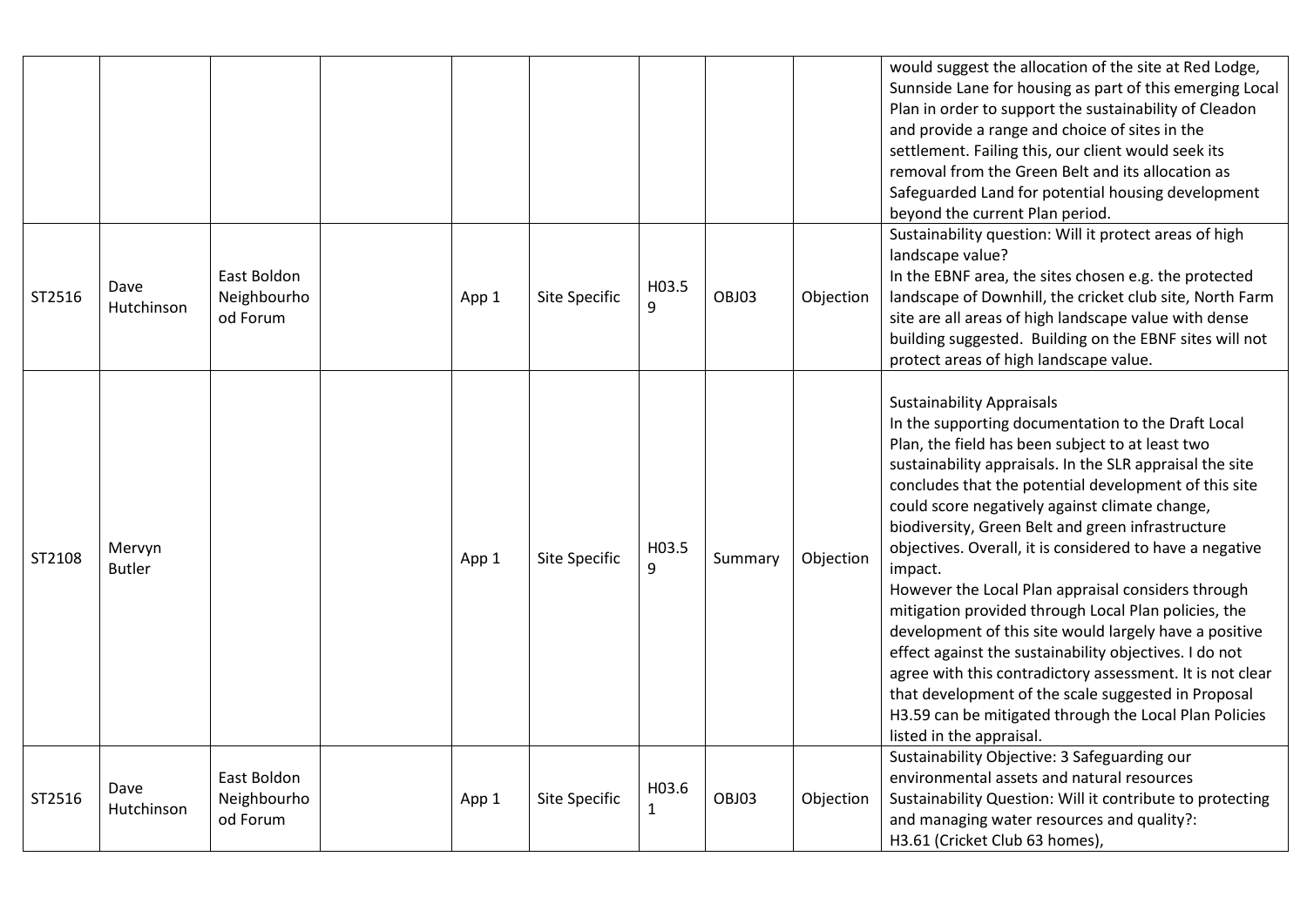|        |          |                     |             |       |               |                         |       |           | This site is situated (EA maps) above the same body of<br>water that lies under the SSSI. Tinkering with nature<br>and building too close to a treasure of nature risks loss<br>of biodiversity.                                                                                                                                                                                                                                                                                                                                                                                                                                                                                                                                                                                                                                                                                                                                                                                                                                                                                                                                                                                                                                                                                                                                                                                                                                                                                                                                                                                                                                                                                                                                                                                                                                                                                                                   |
|--------|----------|---------------------|-------------|-------|---------------|-------------------------|-------|-----------|--------------------------------------------------------------------------------------------------------------------------------------------------------------------------------------------------------------------------------------------------------------------------------------------------------------------------------------------------------------------------------------------------------------------------------------------------------------------------------------------------------------------------------------------------------------------------------------------------------------------------------------------------------------------------------------------------------------------------------------------------------------------------------------------------------------------------------------------------------------------------------------------------------------------------------------------------------------------------------------------------------------------------------------------------------------------------------------------------------------------------------------------------------------------------------------------------------------------------------------------------------------------------------------------------------------------------------------------------------------------------------------------------------------------------------------------------------------------------------------------------------------------------------------------------------------------------------------------------------------------------------------------------------------------------------------------------------------------------------------------------------------------------------------------------------------------------------------------------------------------------------------------------------------------|
| ST1922 | lan Lyle | <b>ELG Planning</b> | Frank Moore | App 1 | Site Specific | H03.6<br>$\overline{2}$ | OBJ04 | Objection | Our client would also like to take this opportunity to<br>object to the following sites being allocated for housing:<br>. H3.1 - Land at Benton Road, South Shields;<br>• H3.2 - Land South of Cleadon Park;<br>• H3.3 - Land West of Sunniside Farm;<br>. H3.12 - Land at Chuter Ede Education Centre;<br>• H3.59 - Land at North Farm, Boldon;<br>• H3.62 - Land North of Tower End Farm; and<br>. H3.68 - Land North of New Road.<br>5. These housing allocations are on what is currently<br>Green Belt land, and whilst it is agreed that land needs<br>to be released from the Green Belt, it is considered that<br>the release of these sites would cause unacceptable<br>harm to the Green Belt and its objectives. These sites<br>are located in the gap between Boldon and South<br>Shields, their allocation individually and collectively<br>would result in the gap between settlements being<br>reduced to less than 300m in some places, which is<br>clearly in contradiction to one of the main purposes of<br>Green Belt land; to prevent neighbouring towns<br>merging into one another. Our client would also like to<br>object to how the above sites have been assessed in the<br>Sustainability Assessment. The allocated sites have<br>been marked as 'amber' for impact on the Green Belt,<br>whereas the non-allocated Green Belt sites have been<br>marked as 'red'. It is considered that this demonstrates<br>an unfair prejudice against the sites that the Council do<br>wish to see allocated for housing. The allocation of the<br>sites listed above will close the gap between<br>settlements significantly and so should be marked 'red'<br>for this reason, or all sites should be marked as 'amber'<br>to ensure consistency. A housing allocation on the site<br>at Red Lodge, Sunniside Lane will, at most, reduce the<br>gap between settlements by around 200m, however a |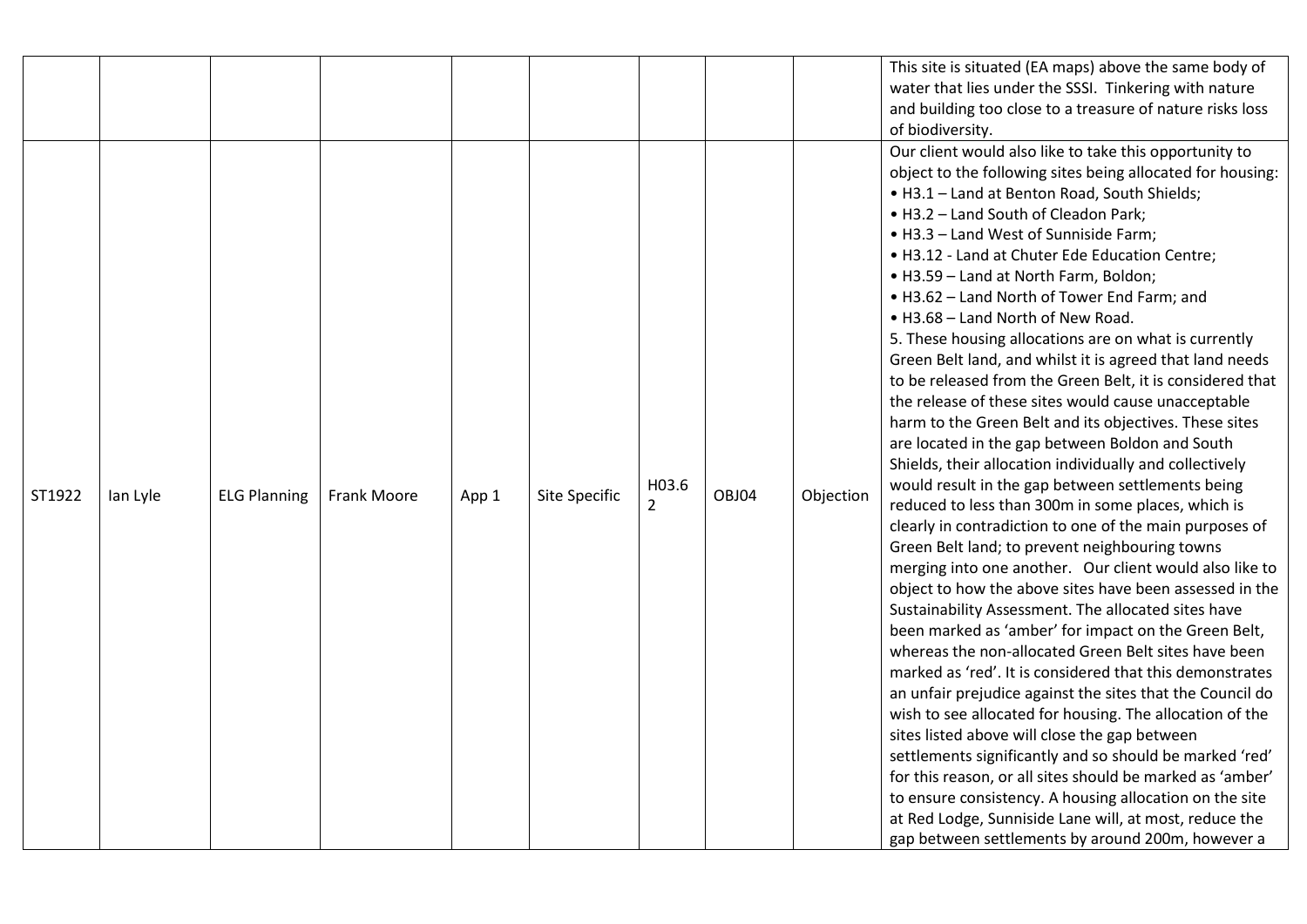|        |                |                     |                 |       |                      |            |       |           | separation of about 1500m will remain, which is more<br>than adequate to ensure the Green Belt objective.<br>7. On the basis of all of the above, in the first instance,<br>our client would seek that the above sites are no longer<br>allocated for housing, and their Green Belt status<br>retained. As an alternative to these sites, our client<br>would suggest the allocation of the site at Red Lodge,<br>Sunnside Lane for housing as part of this emerging Local<br>Plan in order to support the sustainability of Cleadon<br>and provide a range and choice of sites in the<br>settlement. Failing this, our client would seek its<br>removal from the Green Belt and its allocation as<br>Safeguarded Land for potential housing development<br>beyond the current Plan period.                                                           |
|--------|----------------|---------------------|-----------------|-------|----------------------|------------|-------|-----------|-------------------------------------------------------------------------------------------------------------------------------------------------------------------------------------------------------------------------------------------------------------------------------------------------------------------------------------------------------------------------------------------------------------------------------------------------------------------------------------------------------------------------------------------------------------------------------------------------------------------------------------------------------------------------------------------------------------------------------------------------------------------------------------------------------------------------------------------------------|
| ST2250 | Patrica Orrell |                     | <b>Resident</b> | App 1 | <b>Site Specific</b> | H03.6<br>5 |       | Objection | SHLAA Ref: SBC111 SLR Site Ref: BC20 - Land west of<br>Boldon Cemetery, Hylton Lane, West Boldon: The<br>Sustainability Appraisal itself outlines that this location<br>will have a negative impact - Overall, it is considered<br>that the development of this site could have a negative<br>effect against this sustainability appraisal. The reasons<br>stated are shown to outweigh the positive scores in<br>other areas of the evaluation, as outlined:                                                                                                                                                                                                                                                                                                                                                                                         |
| ST1922 | lan Lyle       | <b>ELG Planning</b> | Frank Moore     | App 1 | <b>Site Specific</b> | H03.6<br>8 | OBJ04 | Objection | Our client would also like to take this opportunity to<br>object to the following sites being allocated for housing:<br>. H3.1 - Land at Benton Road, South Shields;<br>• H3.2 - Land South of Cleadon Park;<br>• H3.3 - Land West of Sunniside Farm;<br>. H3.12 - Land at Chuter Ede Education Centre;<br>• H3.59 - Land at North Farm, Boldon;<br>. H3.62 - Land North of Tower End Farm; and<br>. H3.68 - Land North of New Road.<br>5. These housing allocations are on what is currently<br>Green Belt land, and whilst it is agreed that land needs<br>to be released from the Green Belt, it is considered that<br>the release of these sites would cause unacceptable<br>harm to the Green Belt and its objectives. These sites<br>are located in the gap between Boldon and South<br>Shields, their allocation individually and collectively |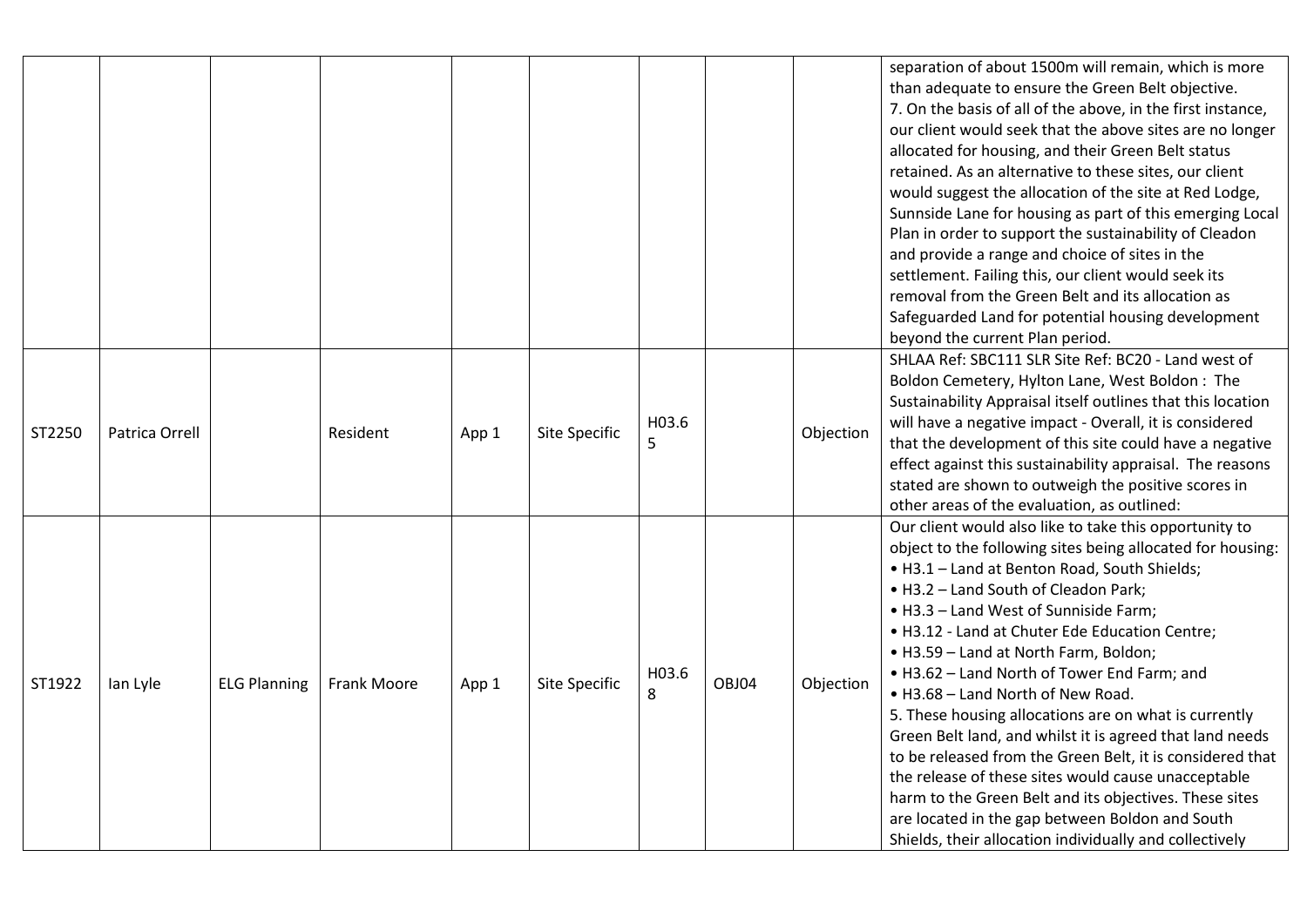|        |                             |                                     |       |                      |            |           | would result in the gap between settlements being<br>reduced to less than 300m in some places, which is<br>clearly in contradiction to one of the main purposes of<br>Green Belt land; to prevent neighbouring towns<br>merging into one another. Our client would also like to<br>object to how the above sites have been assessed in the<br>Sustainability Assessment. The allocated sites have<br>been marked as 'amber' for impact on the Green Belt,<br>whereas the non-allocated Green Belt sites have been<br>marked as 'red'. It is considered that this demonstrates<br>an unfair prejudice against the sites that the Council do<br>wish to see allocated for housing. The allocation of the<br>sites listed above will close the gap between<br>settlements significantly and so should be marked 'red'<br>for this reason, or all sites should be marked as 'amber'<br>to ensure consistency. A housing allocation on the site<br>at Red Lodge, Sunniside Lane will, at most, reduce the<br>gap between settlements by around 200m, however a<br>separation of about 1500m will remain, which is more<br>than adequate to ensure the Green Belt objective.<br>7. On the basis of all of the above, in the first instance,<br>our client would seek that the above sites are no longer<br>allocated for housing, and their Green Belt status<br>retained. As an alternative to these sites, our client<br>would suggest the allocation of the site at Red Lodge,<br>Sunnside Lane for housing as part of this emerging Local<br>Plan in order to support the sustainability of Cleadon<br>and provide a range and choice of sites in the<br>settlement. Failing this, our client would seek its<br>removal from the Green Belt and its allocation as<br>Safeguarded Land for potential housing development<br>beyond the current Plan period. |
|--------|-----------------------------|-------------------------------------|-------|----------------------|------------|-----------|----------------------------------------------------------------------------------------------------------------------------------------------------------------------------------------------------------------------------------------------------------------------------------------------------------------------------------------------------------------------------------------------------------------------------------------------------------------------------------------------------------------------------------------------------------------------------------------------------------------------------------------------------------------------------------------------------------------------------------------------------------------------------------------------------------------------------------------------------------------------------------------------------------------------------------------------------------------------------------------------------------------------------------------------------------------------------------------------------------------------------------------------------------------------------------------------------------------------------------------------------------------------------------------------------------------------------------------------------------------------------------------------------------------------------------------------------------------------------------------------------------------------------------------------------------------------------------------------------------------------------------------------------------------------------------------------------------------------------------------------------------------------------------------------------------------------------------------------------------|
| ST2187 | Executive<br><b>Members</b> | Whitburn<br>Neighbourho<br>od Forum | App 1 | <b>Site Specific</b> | H03.7<br>1 | Objection | H3.71 Land at Wellands Farm - SHLAA SWH009<br>The background documents for site impacts contain<br>various inconsistencies: within the site allocation<br>document, the site is described as being 5.33ha, whilst<br>in the SA this is 8.6ha.<br>Impacts on the Local Wildlife Site should be looked into                                                                                                                                                                                                                                                                                                                                                                                                                                                                                                                                                                                                                                                                                                                                                                                                                                                                                                                                                                                                                                                                                                                                                                                                                                                                                                                                                                                                                                                                                                                                                |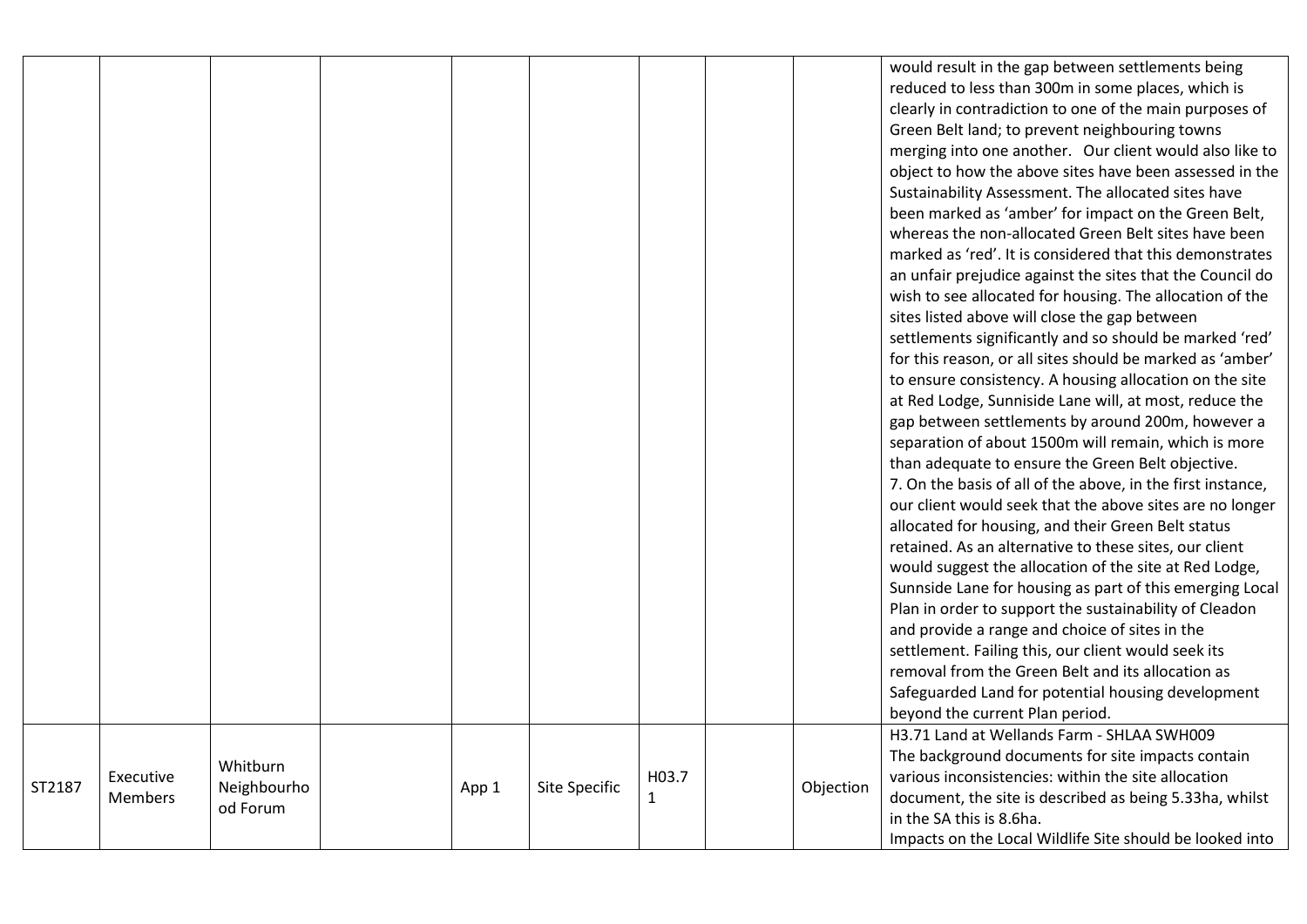|        |                     |          |       |               |                         |       |           | at an early stage, because of its proximity to it.<br>Mitigation refers to a policy on net gain, however, there<br>has been no consideration of how net gain would be<br>achieved. As the development is allocated in the local<br>plan, this should be worked out in advance. Referring to<br>a policy only is not considered mitigation.<br>In addition, the site is adjacent to the Cleadon Hills Area<br>of High Landscape Value, which means that impacts are<br>unavoidable. This should be considered in advance and<br>whether this can be mitigated. Again, referring to a<br>policy is not mitigation and there should be concrete<br>plans to do so. The impact assessment also incorrectly<br>states that the site is 250-500m from Cleadon Hills,<br>whilst it is in fact adjacent to it. It therefore rates<br>impacts wrong and it does not consider mitigation<br>either.<br>The loss of green belt is considerable. Mitigation |
|--------|---------------------|----------|-------|---------------|-------------------------|-------|-----------|-------------------------------------------------------------------------------------------------------------------------------------------------------------------------------------------------------------------------------------------------------------------------------------------------------------------------------------------------------------------------------------------------------------------------------------------------------------------------------------------------------------------------------------------------------------------------------------------------------------------------------------------------------------------------------------------------------------------------------------------------------------------------------------------------------------------------------------------------------------------------------------------------------------------------------------------------|
|        |                     |          |       |               |                         |       |           | belt. However, in the densities proposed any scope for<br>this would be very minimal. This also means there<br>would be no scope to mitigate the loss of biodiversity                                                                                                                                                                                                                                                                                                                                                                                                                                                                                                                                                                                                                                                                                                                                                                           |
|        |                     |          |       |               |                         |       |           | and impacts on the landscape.<br>Section 3 states that developing the this site will have a<br>neutral impact upon safeguarding our environmental                                                                                                                                                                                                                                                                                                                                                                                                                                                                                                                                                                                                                                                                                                                                                                                               |
| ST2016 | Mr Robert<br>Crooks | Resident | App 1 | Site Specific | H03.7<br>$\overline{2}$ | OBJ03 | Objection | assets and resources. The whole point of the green belt<br>down Cleadon Lane was to keep the scenic views across<br>open fields up to the Cleadon Hills. I regard these views<br>as very much an environmental asset. The building of<br>houses on these green field sites woulestry this scenic                                                                                                                                                                                                                                                                                                                                                                                                                                                                                                                                                                                                                                                |
|        |                     |          |       |               |                         |       |           |                                                                                                                                                                                                                                                                                                                                                                                                                                                                                                                                                                                                                                                                                                                                                                                                                                                                                                                                                 |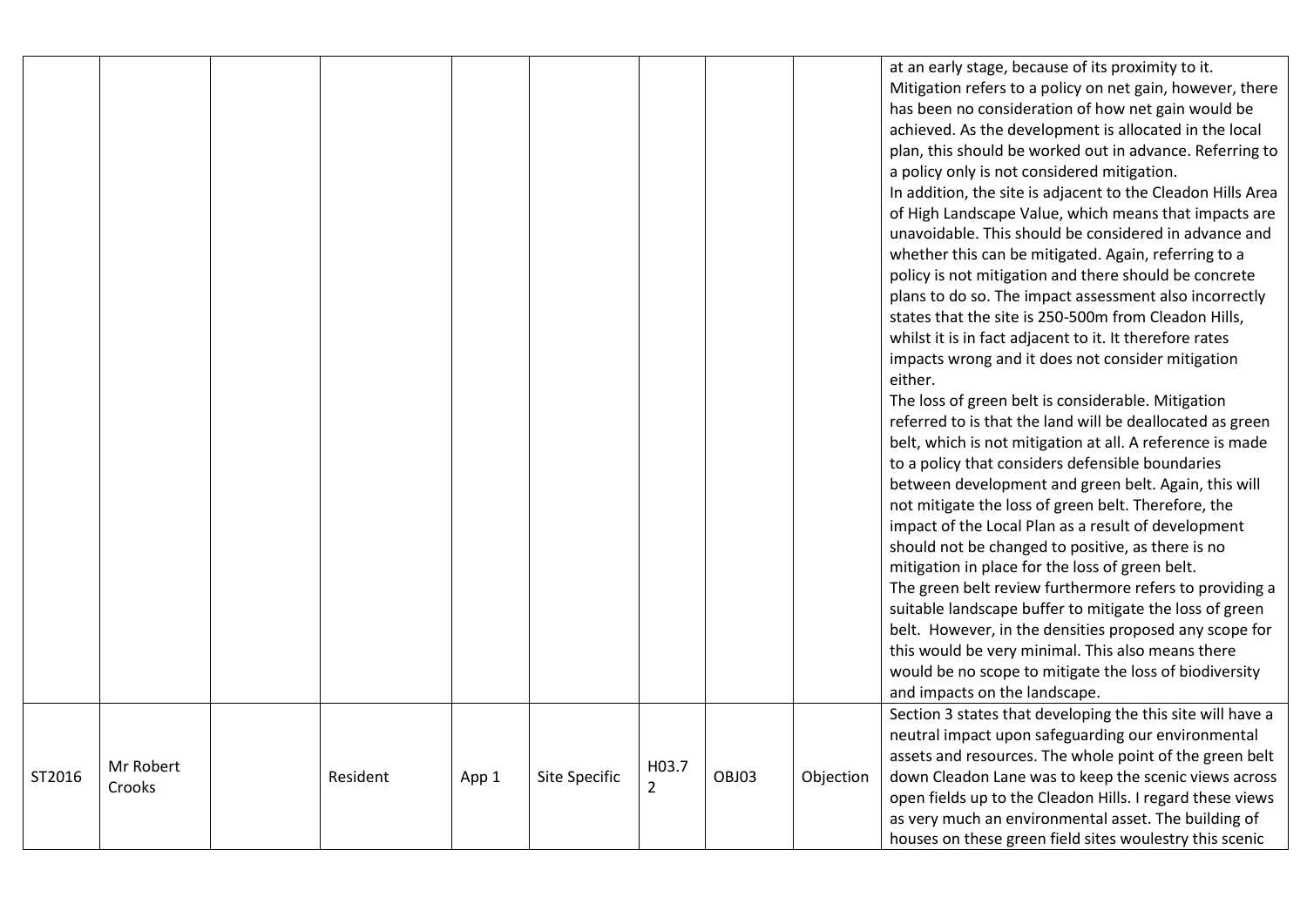|        |                     |                 |       |                      |                         |       |           | asset. I consider that this is a ngative impact rather than                                                                                                                                                                                                                                                                                                                                                                                                                                                                                                                                                                                                                                                                                                                                                                                                                                                                                                                                                                                                                                                                                                                                                                                                                                                           |
|--------|---------------------|-----------------|-------|----------------------|-------------------------|-------|-----------|-----------------------------------------------------------------------------------------------------------------------------------------------------------------------------------------------------------------------------------------------------------------------------------------------------------------------------------------------------------------------------------------------------------------------------------------------------------------------------------------------------------------------------------------------------------------------------------------------------------------------------------------------------------------------------------------------------------------------------------------------------------------------------------------------------------------------------------------------------------------------------------------------------------------------------------------------------------------------------------------------------------------------------------------------------------------------------------------------------------------------------------------------------------------------------------------------------------------------------------------------------------------------------------------------------------------------|
|        |                     |                 |       |                      |                         |       |           | the neutral one assigned to it.                                                                                                                                                                                                                                                                                                                                                                                                                                                                                                                                                                                                                                                                                                                                                                                                                                                                                                                                                                                                                                                                                                                                                                                                                                                                                       |
| ST2016 | Mr Robert<br>Crooks | <b>Resident</b> | App 1 | Site Specific        | H03.7<br>$\overline{2}$ | OBJ04 | Objection | I agree with the first part of Section 4 that developing<br>this site could (I think would is a better word) hav ery<br>negative impact upon protecting our green belt. The<br>second part of the statement seems to me to be trying<br>to reduce the importance of the loss of this site by<br>saying that it has substatial vegetated boundaries and<br>abuts existing residential areas. Its true that during its<br>use by Sunderland football club trees and bushes were<br>allowed to grow along the boundary, but this could<br>quickly be sorted out with the use of a chainsaw. The<br>existing residential areas were there before the en belt<br>was put into place. The Green Belt was put there to<br>stop further residential development and to keep the<br>views up to Cleadon Hills open. The Charlie Hurley Field<br>as the first field in this green belt that goes up Cleadon<br>Lane perfroms a very important funstion as a long term<br>boundary to residential development, the time that it<br>has been a boundary, over 50 years I feel is very<br>important, it's development for residential<br>developeeeed make the next field up the boundary<br>which would be a very recent boundary from the<br>planning departments point of view in their<br>consideration of fdevelopment sites. |
| ST2016 | Mr Robert<br>Crooks | Resident        | App 1 | <b>Site Specific</b> | H03.7<br>$\overline{2}$ | OBJ05 | Objection | Section 5 states that the site is disused with former<br>playing pitches which were not in community use. The<br>site ison the periphery of a green infrastructure corridor<br>with substatial screening which could be further<br>enhanced to mitigate potential impacts. I have no<br>doubt that if the land was for sale at Green Belt prices it<br>could be put to green belt use. I can only wonder if its<br>non use at present is more due to it's present owner<br>hoping to sell it at development land prices. The second<br>part of the above statement I fin vague, the site is the<br>Green Belt boundary against residential sites for Green<br>Belt fields going up Cleadon Lane. I take it that the<br>"screening which could be further enhanced to mitigate                                                                                                                                                                                                                                                                                                                                                                                                                                                                                                                                         |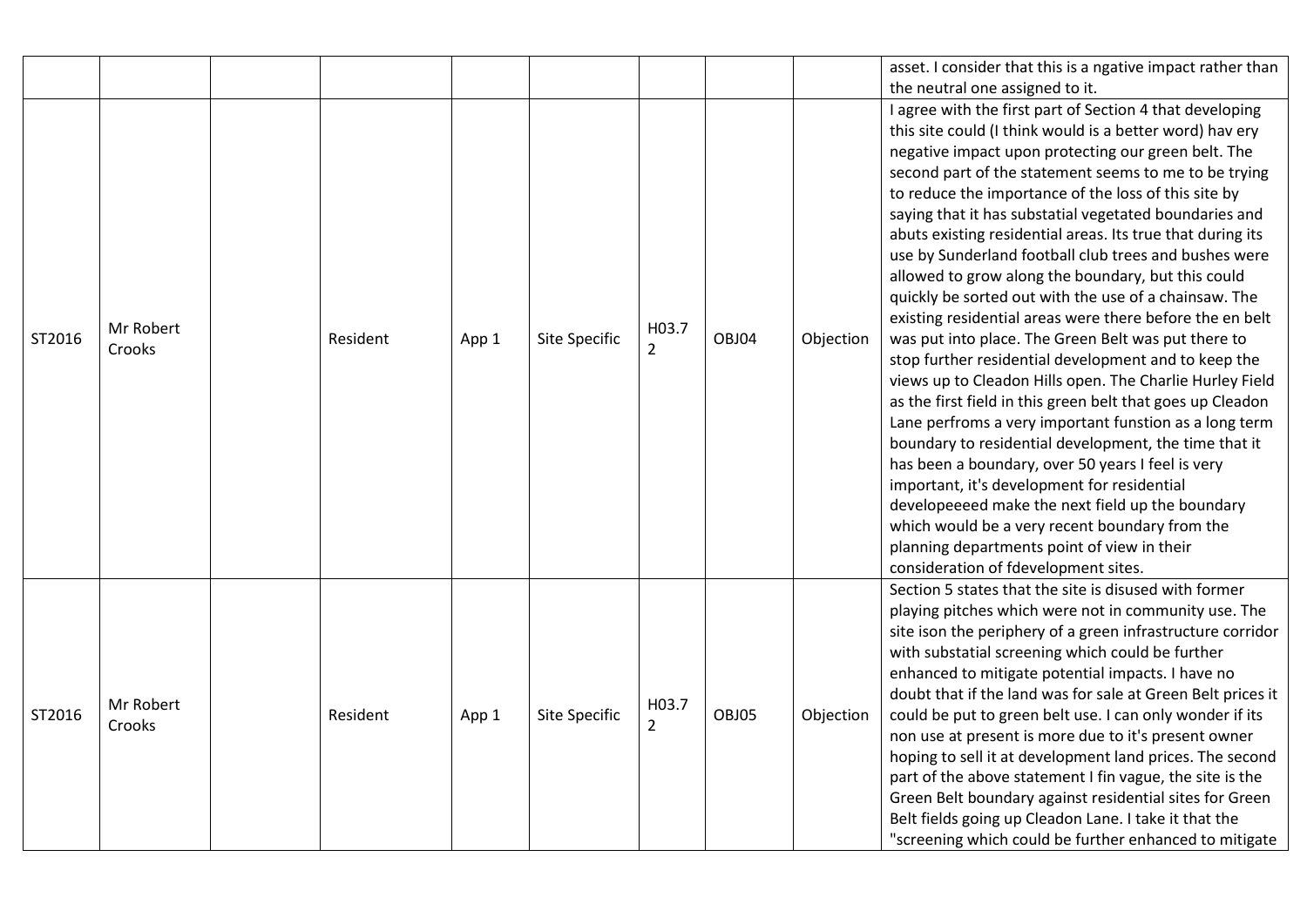|        |                     |          |       |               |                         |       |           | potential imapcts" means that further trees and bushes<br>could be put in so people would not see the new view<br>of four bedroom houses. People going up Cleadon Lane<br>would see a green wall, people who had bought a house<br>on the estate would have the scenic view up to Cleadon                                                                                                                                                                                                                                                                                                                                                                                                                                                                                                                                                                                                                                                                                                                                                                                                                                                                                                                                    |
|--------|---------------------|----------|-------|---------------|-------------------------|-------|-----------|------------------------------------------------------------------------------------------------------------------------------------------------------------------------------------------------------------------------------------------------------------------------------------------------------------------------------------------------------------------------------------------------------------------------------------------------------------------------------------------------------------------------------------------------------------------------------------------------------------------------------------------------------------------------------------------------------------------------------------------------------------------------------------------------------------------------------------------------------------------------------------------------------------------------------------------------------------------------------------------------------------------------------------------------------------------------------------------------------------------------------------------------------------------------------------------------------------------------------|
| ST2016 | Mr Robert<br>Crooks | Resident | App 1 | Site Specific | H03.7<br>$\overline{2}$ | OBJ07 | Objection | Hills, this would be a view for the few, not for the many.<br>Section 7 states that the site is well served by public<br>transport which it is with an hourly bus service,<br>however this bus runs down Cleadon Lane and all other<br>Green Belt blocks on this lane would be closer to the<br>bus stop which does not bode well for this Green Belt. It<br>should be noted that bus stops in Cleadon Village and<br>half way down Cleadon Lane are good places for the<br>elderly to alight and enjoy a walk with scenic views. I do<br>not recognise that this is a positive for the Green are for<br>elderly and others who do not have cars.                                                                                                                                                                                                                                                                                                                                                                                                                                                                                                                                                                            |
| ST2016 | Mr Robert<br>Crooks | Resident | App 1 | Site Specific | H03.7<br>$\overline{2}$ | OBJ08 | Objection | Section 8 says that developing this area would have a<br>positive impact on the objectices as it will provide<br>increased critical mass supporting local and wider<br>services. I doubt this, parking in Whitburn is terrible it is<br>far more likely that residents on a new estate would use<br>their cars to shop at places with better parking. As for<br>services such a medical and Educational, these are<br>already oversubscirbed and the need in the village is for<br>more doctors and school places, which the planning<br>department do not seems to be addressing. Our two<br>doctors are already oversubscribed and could use<br>another doctor, increasing patient load can only<br>increase waiting times for existing patients to see a<br>doctor and receive treatment. The school situation<br>means that the schools can not find places for existing<br>applicants. Increasing numbers of applicants by<br>developing new housing estates is irresponsible as it<br>would mean busing of pupils to other schools in the<br>South Shields area and would certainly upset a lot of<br>parents if their children were being bused out of the<br>village while newcomers were going to local schools. So |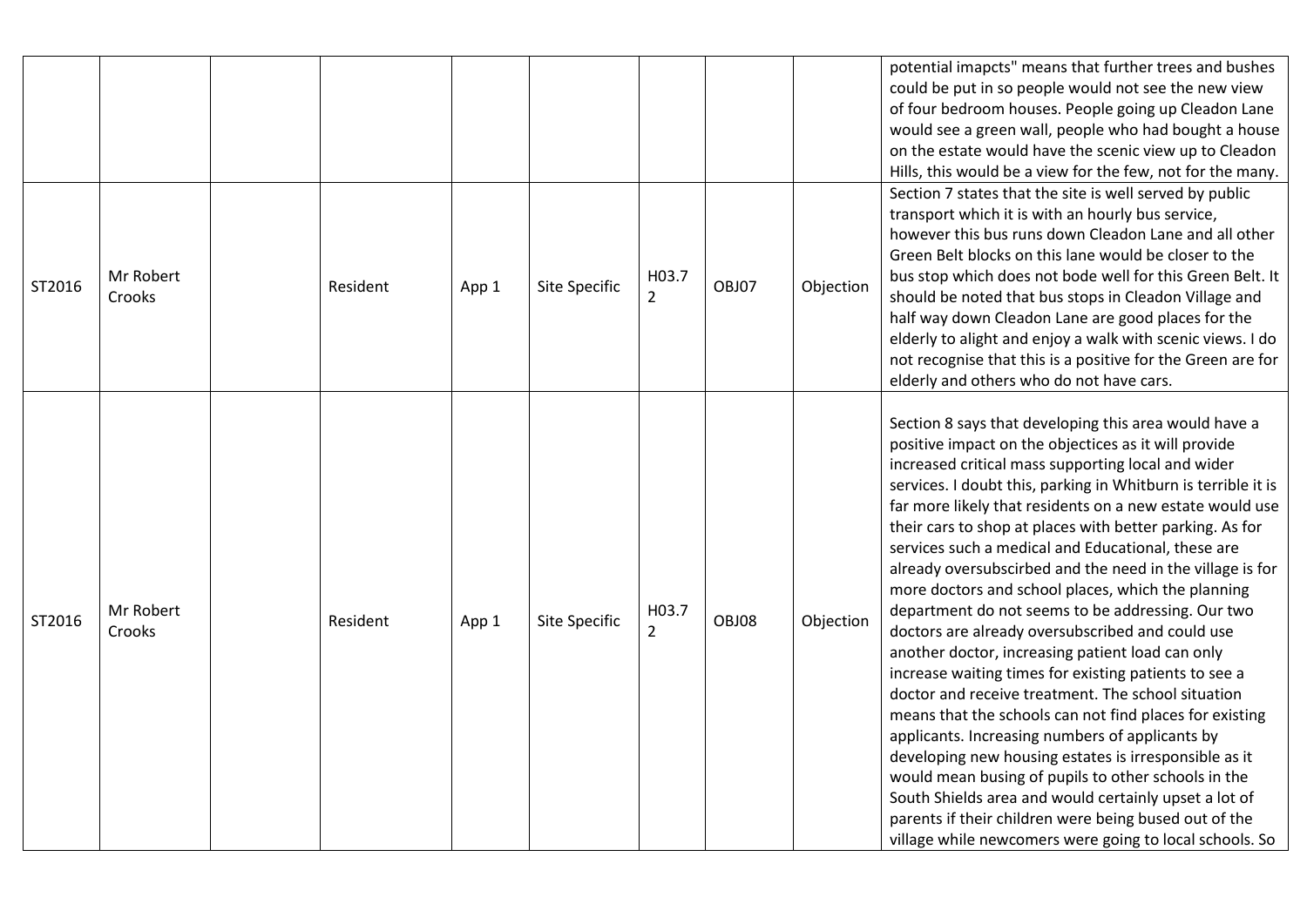|        |                             |                                     |          |       |               |                         |       |           | I do not believe that an increased number of people in<br>the village would benefit the village it could make life<br>worse for existing residents, this could build up<br>negative feelings toward people from new estates.                                                                                                                                                                                                                                                                                                                                                                                                                                                                                                                                                                                                                                                                                                                                |
|--------|-----------------------------|-------------------------------------|----------|-------|---------------|-------------------------|-------|-----------|-------------------------------------------------------------------------------------------------------------------------------------------------------------------------------------------------------------------------------------------------------------------------------------------------------------------------------------------------------------------------------------------------------------------------------------------------------------------------------------------------------------------------------------------------------------------------------------------------------------------------------------------------------------------------------------------------------------------------------------------------------------------------------------------------------------------------------------------------------------------------------------------------------------------------------------------------------------|
| ST2016 | Mr Robert<br>Crooks         |                                     | Resident | App 1 | Site Specific | H03.7<br>$\overline{2}$ | Obj12 | Objection | Section 12 seems to be saying that the provision of 88<br>new homes on this site will provide greater choice and<br>help meet residents needs. This I regard as not true, the<br>need in Whitburn is for cheaper homes for children of<br>residents. The terraced and semi detatched homes in<br>the village usually sell for around £140 000. I think new<br>four bedroom homes on a Greenfield site with scenic<br>views would sell for around £300000 and is their were a<br>few cheaper homes with say a 20% discount these<br>would be around £240000 these would be well out of<br>reach of most Whitburn residents, it would mean the<br>incoming of people from areas of Sunderland and South<br>Shields so changing the character of the village.                                                                                                                                                                                                  |
| ST2016 | Mr Robert<br>Crooks         |                                     | Resident | App 1 | Site Specific | H03.7<br>$\overline{2}$ | Obj13 | Objection | Section 13 says developing this site would promote<br>healthier people and communities I certainly disagree<br>with this statement. This site has been playing fields for<br>over fifty years and could easily be again as a Green<br>Field site, not as a housing estate. The pressure on<br>Doctors with an increased population would certainly<br>not promote healthier people and communities. I also<br>note the conclusions of the Whitburn Neighbourhood<br>Forum, who have put a lok of work into looking at the<br>Draft Local Plan and feel that their conclusions on a lack<br>of school places, lack of medical facilities, problems<br>with increased traffic, the need for evidence of<br>asufficient sewage capacity especially with regard to<br>sewage discharges into the ocean are sound. The area<br>along the sea front is a tourist area and tourists will not<br>be impressed if they find themselves swimming in<br>faecal matter. |
| ST2187 | Executive<br><b>Members</b> | Whitburn<br>Neighbourho<br>od Forum |          | App 1 | Site Specific | H03.7<br>$\overline{2}$ |       | Objection | H3.72 Land north of Cleadon Lane - SHLAA SWH013<br>Developing this site would have a negative impact on<br>protecting green belt, which is rated red in the SA.<br>However, in the allocations document, this impact is                                                                                                                                                                                                                                                                                                                                                                                                                                                                                                                                                                                                                                                                                                                                     |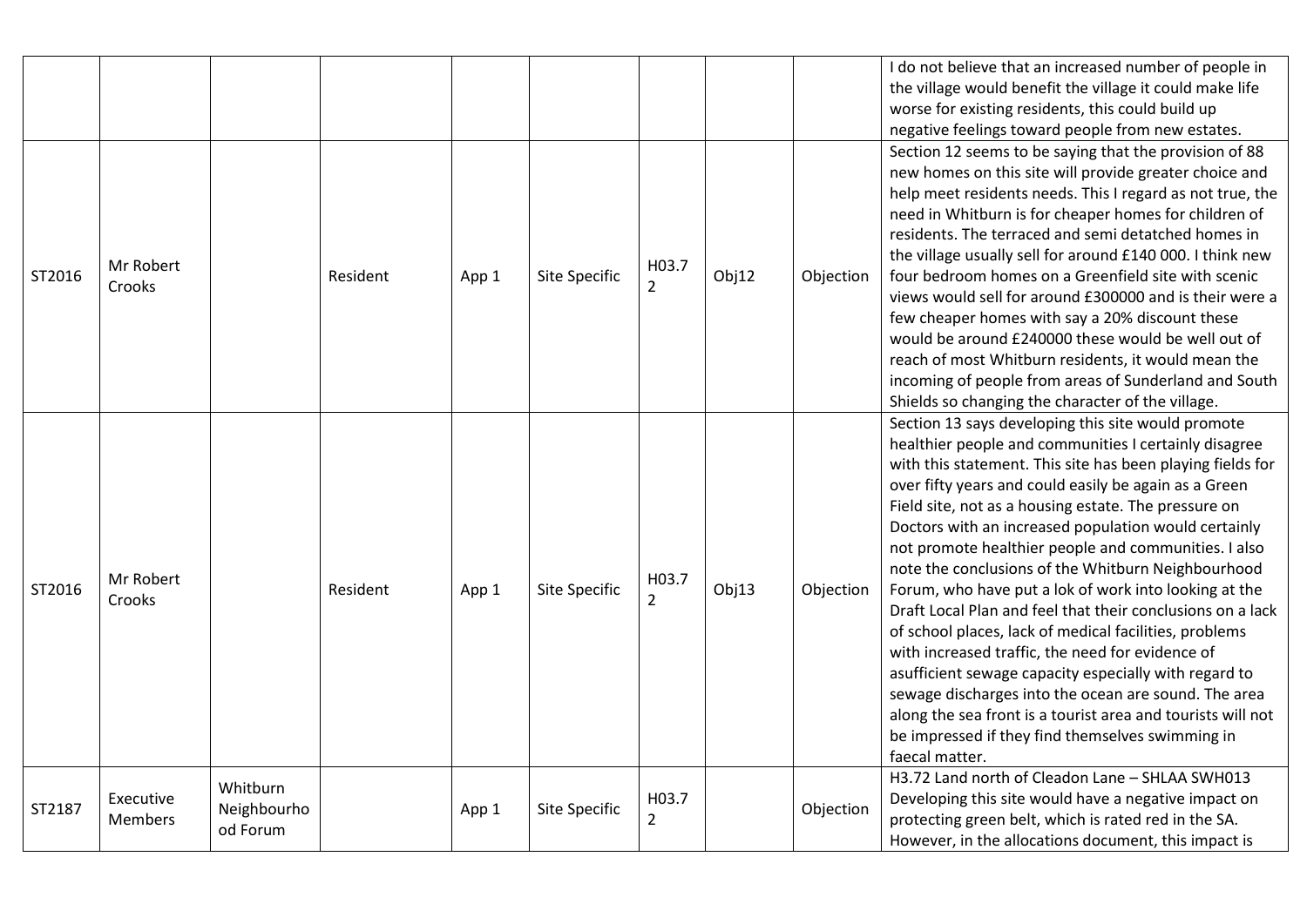|        |                             |                                     |       |                      |            |           | suddenly marked as positive (non-green belt). It then<br>goes on to say that the final impact is positive as well.<br>The reasoning is that it will be deallocated in the Local<br>Plan. This is an incorrect method of measuring this, as<br>the SA is supposed to assess the impacts caused by the<br>Local Plan, and the Local Plan is the measure through<br>which the site is allocated. There is no mitigation for<br>this impact.<br>The Appendix with an overview of sites allocated also<br>wrongly states that impacts on green belt would be<br>moderate. This site is sensitive to impacts on landscape<br>and green belt, in particular as it is a prominent site<br>when entering the village from the west. The trees<br>along Cleadon Lane form an important landmark when<br>entering the village and any development that would<br>affect these trees would therefore affect the character<br>of this part of the village.<br>In addition, impacts on local biodiversity have not been<br>considered at all. There is no certainty that net gain can<br>be achieved. |
|--------|-----------------------------|-------------------------------------|-------|----------------------|------------|-----------|----------------------------------------------------------------------------------------------------------------------------------------------------------------------------------------------------------------------------------------------------------------------------------------------------------------------------------------------------------------------------------------------------------------------------------------------------------------------------------------------------------------------------------------------------------------------------------------------------------------------------------------------------------------------------------------------------------------------------------------------------------------------------------------------------------------------------------------------------------------------------------------------------------------------------------------------------------------------------------------------------------------------------------------------------------------------------------------|
| ST2187 | Executive<br><b>Members</b> | Whitburn<br>Neighbourho<br>od Forum | App 1 | <b>Site Specific</b> | H03.7<br>3 | Objection | H 3.73 - Land at Whitburn Lodge - SHLAA SWH025<br>The impacts correctly refer to the site being within<br>400m of a European protected site. Again, there is no<br>link made between the HRA and SA. The assessment<br>states that the impact with respect to European sites is<br>rated red, yet the final impact is neutral. As per the site<br>hierarchy, any impacts on European sites will have<br>more weighting than other sites and the final impacts<br>should be rated red also.<br>This site is partly developed, which would mean less<br>impact on landscape, green belt and GI. However, the<br>site should be considered together with the green fields<br>to the south, which are proposed to be allocated also.<br>All three sites together would have the potential to<br>have around 125 dwellings built on them, according to<br>the Plan, meaning that the boundary of Whitburn will<br>move further up north and closer to South Shields. It<br>would change the character of this part of the village                                                           |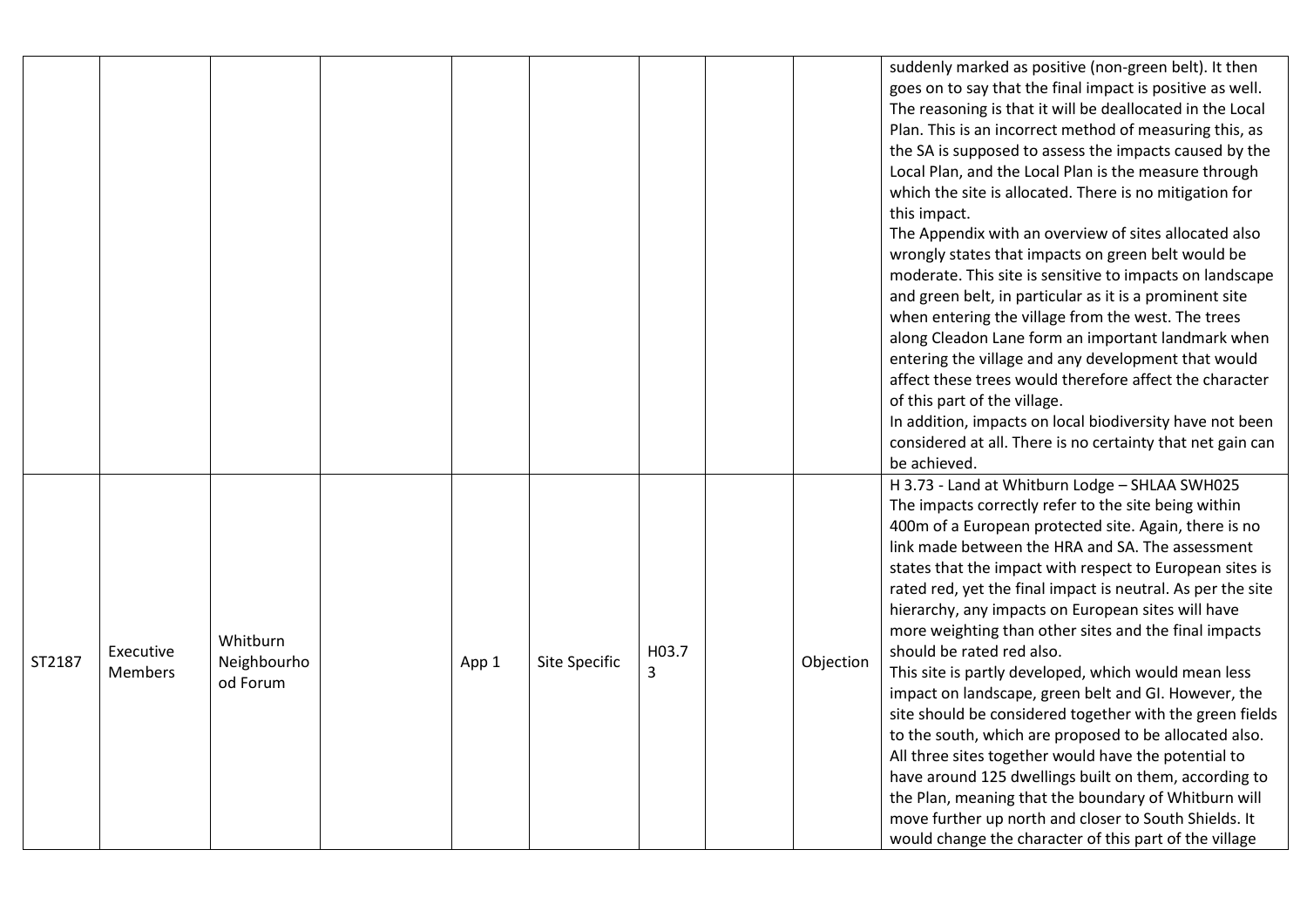|        |                             |                                     |       |               |            |           | considerably.<br>The site also has historical significance and forms a key<br>landmark when entering the village from the north. This<br>is in particular due to the presence of Hope House,<br>which is an old farm building in existence since the 18th<br>century before it was used as part of the colliery. Yet<br>the significance of this site is not assessed in purpose 4,<br>which should be rated D.                                                                                                                                                                                                                                                                                                                                                                                                                                                                                                                                                                                                                                                                                                                                                                                                                                                                                                                                                                                                                                                                                                                                                              |
|--------|-----------------------------|-------------------------------------|-------|---------------|------------|-----------|------------------------------------------------------------------------------------------------------------------------------------------------------------------------------------------------------------------------------------------------------------------------------------------------------------------------------------------------------------------------------------------------------------------------------------------------------------------------------------------------------------------------------------------------------------------------------------------------------------------------------------------------------------------------------------------------------------------------------------------------------------------------------------------------------------------------------------------------------------------------------------------------------------------------------------------------------------------------------------------------------------------------------------------------------------------------------------------------------------------------------------------------------------------------------------------------------------------------------------------------------------------------------------------------------------------------------------------------------------------------------------------------------------------------------------------------------------------------------------------------------------------------------------------------------------------------------|
| ST2187 | Executive<br><b>Members</b> | Whitburn<br>Neighbourho<br>od Forum | App 1 | Site Specific | H03.7<br>4 | Objection | 4.2 Site allocations and impacts on the natural<br>environment<br>The Plan does not consider the impacts from the<br>proposed site allocations in Whitburn fully. As proposed<br>the allocations would have adverse impacts on the<br>natural environment, landscape and green belt. The<br>background evidence of the Plan is contained in various<br>documents, including a green belt review, a site<br>allocations plan, a sustainability assessment (SA) and a<br>habitats regulations assessment (HRA). This section will<br>discuss the impacts per site, whilst more general<br>remarks on the background documents will be<br>discussed in further sections.<br>H3.74 - Land to North of Shearwater - SHLAA SWH026<br>and H3.75 - Land to North of Shearwater, and East of<br>Mill Lane - SHLAA SWH027<br>There is no explanation why these two sites were<br>separated. Their impacts are discussed individually, but<br>not in combination, which means impacts are<br>underestimated.<br>The background evidence documents contain<br>inconsistencies - the Plan states that site H3.74 is 1.8ha<br>and can contain 57 dwellings. The SA states that site<br>H3.75 is 0.61 ha and can contain 40 dwellings, meaning<br>that the draft Plan includes 97 houses for these two<br>sites. However, the 'Site Specific Sustainability<br>Appraisal: Whitburn' document states that both sites<br>would be able to have 50 dwellings in total. This means<br>that impacts have not been considered fully.<br>Within 'Site Specific Sustainability Appraisal: Whitburn' |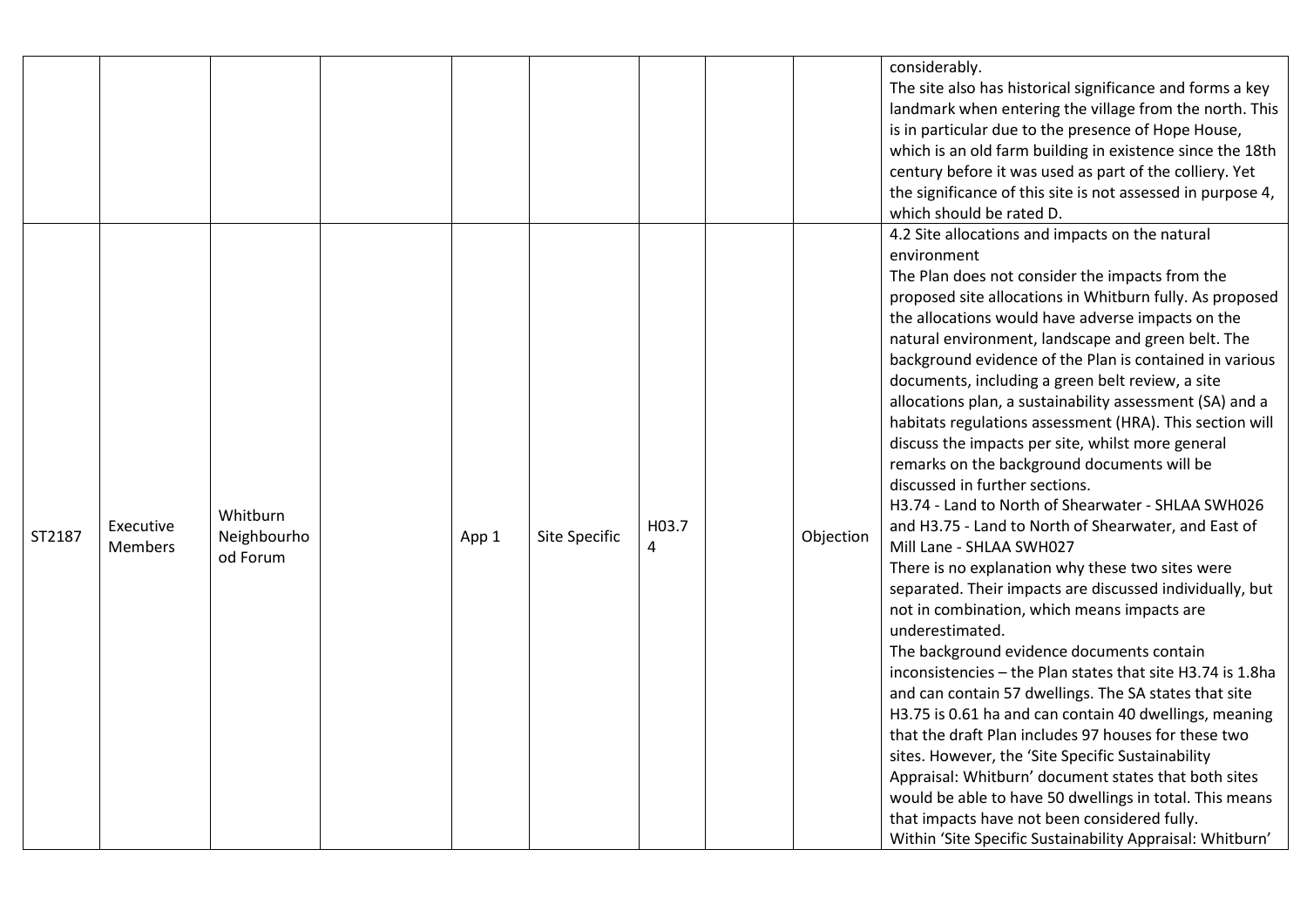for H3.74 and H3.75, 'Objective 3 – distance from an area of high landscape value' is incorrectly classed as neutral (over 501m), which instead should be rated red (less than 500m). No mitigation is identified as a result, whilst this is highly significant as it is adjacent to two areas of high landscape value.

Within the 'Local Plan Allocations: Site Specific Sustainability Appraisal', site SWH027 is missing and it is unclear if a complete assessment has taken place. The SA correctly refers to the sites being within 400m of a European protected site. The impact assessment states that the impact with respect to European sites is rated red, yet the final impact is orange. As per the site hierarchy, any impacts on European sites will have more weighting than impacts on nationally and locally designated sites; the final impact should be rated red also. Despite these significant impacts, no link is made between the HRA and the SA, meaning that there is no mention of measures that would avoid or mitigate impacts on European sites.

The mitigation proposed refers to policies only. A policy is not a mitigation measure. Detailed and specific measures need to be considered in advance to make a valid assessment of impacts. Therefore, due to the potential for impacts and the lack of mitigation identified, and following the precautionary principle, the sites should be removed from allocations. The sites together also have a high biodiversity value that is not recognised in the SA because there is insufficient evidence. Curlews are regularly seen on the site during winter months. These birds need to have long sightlines to be able to rest or feed, and therefore any development on this field will mean that curlews will lose their habitat. This impact cannot be mitigated (where else would a new field be created for curlew?), and therefore any development should be avoided.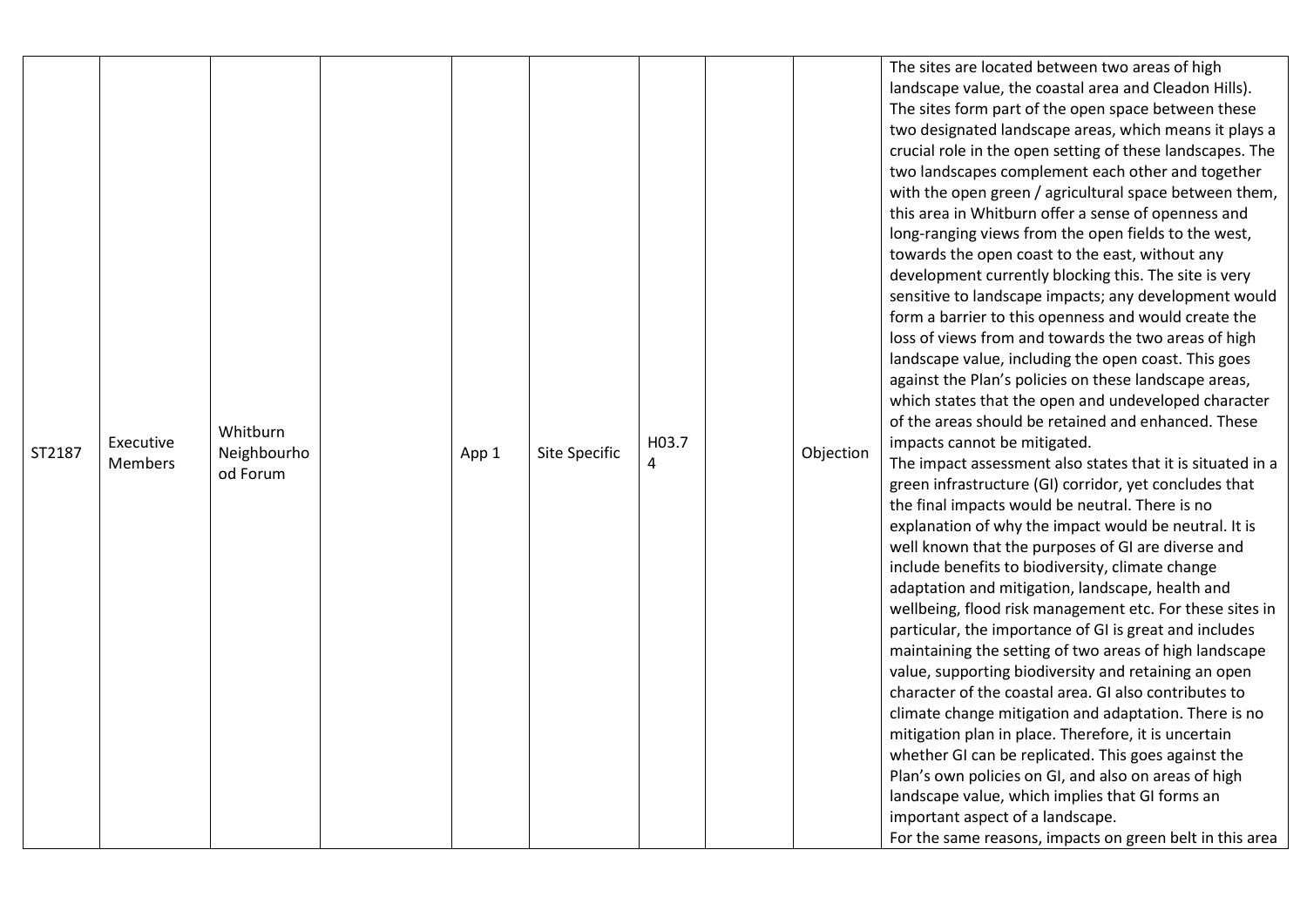|        |                      |                                     |       |                      |            |           | would be high. The two sites are assessed as one in the<br>green belt review, but its impacts are underestimated.<br>The site is only adjacent to existing development to the<br>south. Currently, the White Rocks Grove / Shearwater<br>developments form a clear boundary between the<br>urban area and green belt / GI corridor. There is a new<br>housing development nearby and across Mill Lane,<br>which replaced the former colliery bath buildings, as<br>well as terraced houses which form part of the mining<br>heritage of what was the former Whitburn Colliery. To<br>the north is also the historical Lodge / Hope House. The<br>Whitburn Coastal Park is part of the undeveloped<br>coastal area and was part of the colliery. Therefore,<br>there is an existing and meaningful boundary between<br>the village (south of this site allocation) and the former<br>colliery and green belt sites (north of the allocated<br>sites), with the green field in between, which forms the<br>allocation.<br>Therefore, the sites contribute significantly to the<br>openness of the north of the neighbourhood area. The<br>sites offer long-ranging views from east to west, which<br>the assessment acknowledges. This is also supported by<br>the fact that curlews use this field as a habitat. They<br>offer open views towards two areas of high landscape<br>value.<br>The loss of green belt is considerable. Mitigation<br>referred to is that the land will be deallocated as green<br>belt, which is not mitigation at all. A reference is made<br>to a policy that considers defensible boundaries<br>between development and green belt. Again, this will<br>not mitigate the loss of green belt. Therefore, the<br>impact of the Local Plan as a result of development<br>should not be changed to positive, as there is no<br>mitigation in place for the loss of green belt.<br>The proposed density also makes it impossible to |
|--------|----------------------|-------------------------------------|-------|----------------------|------------|-----------|--------------------------------------------------------------------------------------------------------------------------------------------------------------------------------------------------------------------------------------------------------------------------------------------------------------------------------------------------------------------------------------------------------------------------------------------------------------------------------------------------------------------------------------------------------------------------------------------------------------------------------------------------------------------------------------------------------------------------------------------------------------------------------------------------------------------------------------------------------------------------------------------------------------------------------------------------------------------------------------------------------------------------------------------------------------------------------------------------------------------------------------------------------------------------------------------------------------------------------------------------------------------------------------------------------------------------------------------------------------------------------------------------------------------------------------------------------------------------------------------------------------------------------------------------------------------------------------------------------------------------------------------------------------------------------------------------------------------------------------------------------------------------------------------------------------------------------------------------------------------------------------------------------------------------------------------------------------|
| ST2187 | Executive<br>Members | Whitburn<br>Neighbourho<br>od Forum | App 1 | <b>Site Specific</b> | H03.7<br>4 | Objection | mitigate for the loss of openness; there will be<br>insufficient space left over after building 97 dwellings<br>and it will be impossible to mitigate the loss of                                                                                                                                                                                                                                                                                                                                                                                                                                                                                                                                                                                                                                                                                                                                                                                                                                                                                                                                                                                                                                                                                                                                                                                                                                                                                                                                                                                                                                                                                                                                                                                                                                                                                                                                                                                            |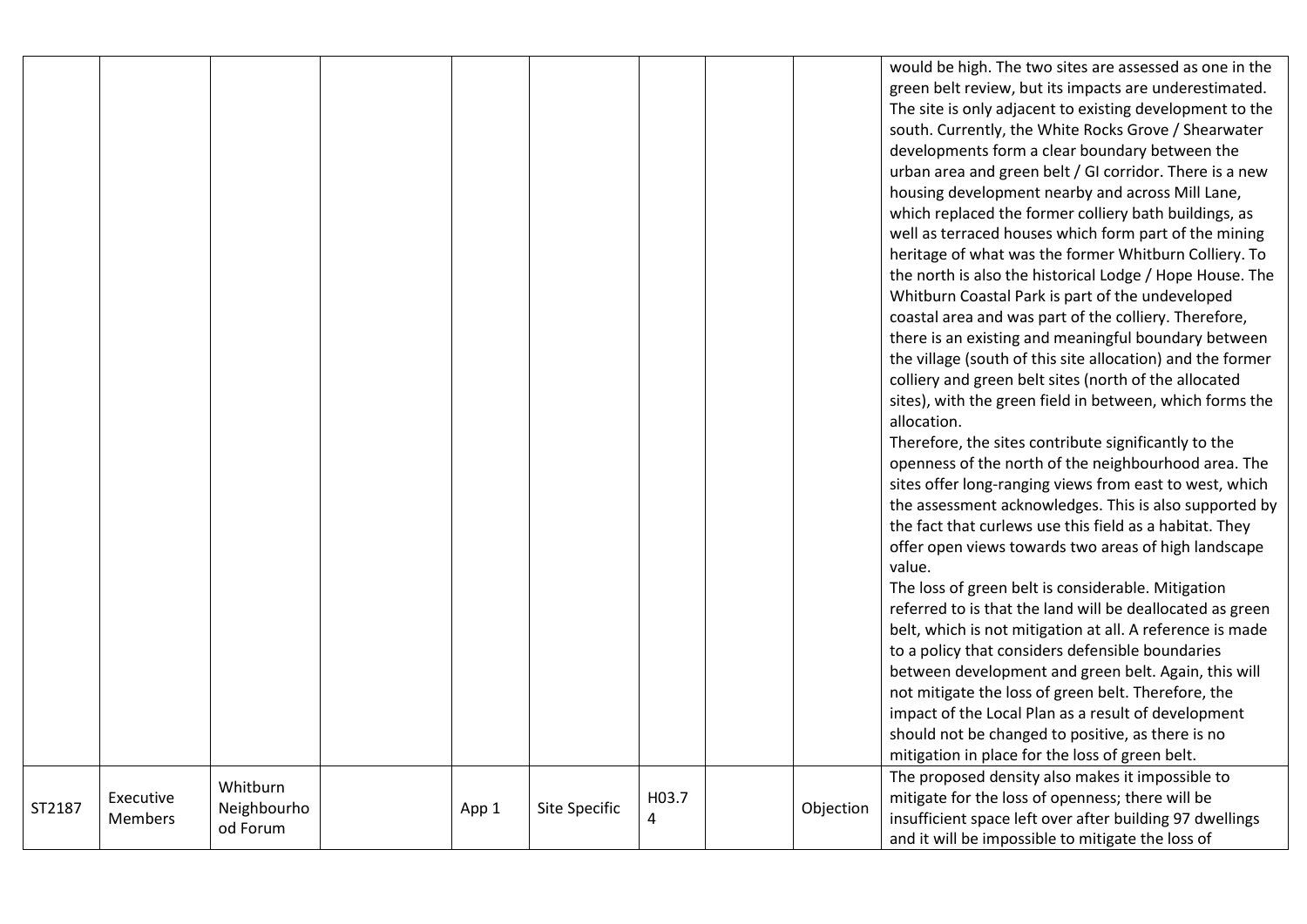|        |                     |                                        |          |       |               |                                         |       |           | landscape, GI and biodiversity. Its proposed density is<br>greater than that of the developments of Shearwater<br>and White Rocks Grove, which form the current<br>boundary. This means that the site will be more densely<br>built on and unable to provide a softer boundary. The<br>urban edge would be harder and the urban boundary<br>would simply be moved north, meaning that the gap<br>between the settlements of Whitburn and South<br>Shields would be narrower. It would create ribbon<br>development and would encourage further sprawl.<br>This would result in the loss of the identity of this part<br>of the neighbourhood area. It will also block the link<br>between the two areas of high landscape value,<br>resulting in the loss of long-ranging views and blocking<br>the GI corridor and wildlife corridors.<br>The green belt assessment should be:<br>Purpose Current marking Correct marking Reason<br>Purpose 1 - gap between settlements C (site has two<br>developed boundaries) D Site is only developed to<br>south. Northern boundary is undeveloped garden and<br>undeveloped coast(al park); east boundary is<br>undeveloped coast; west boundary is agricultural fields<br>Purpose 4 - historic landscape A (no impact on<br>townscape) E Impacts on historic setting of former<br>colliery and the setting of the village of Whitburn within<br>the green landscape<br>Overall assessment C - moderate E - significant See<br>above |
|--------|---------------------|----------------------------------------|----------|-------|---------------|-----------------------------------------|-------|-----------|-----------------------------------------------------------------------------------------------------------------------------------------------------------------------------------------------------------------------------------------------------------------------------------------------------------------------------------------------------------------------------------------------------------------------------------------------------------------------------------------------------------------------------------------------------------------------------------------------------------------------------------------------------------------------------------------------------------------------------------------------------------------------------------------------------------------------------------------------------------------------------------------------------------------------------------------------------------------------------------------------------------------------------------------------------------------------------------------------------------------------------------------------------------------------------------------------------------------------------------------------------------------------------------------------------------------------------------------------------------------------------------------------------------------------------------------------------------------------------|
| ST2016 | Mr Robert<br>Crooks |                                        | Resident | App 1 | Site Specific | H3.72                                   | OBJ02 | Objection | Section 2 of the proforma states that the site is over<br>1km from biodiversity designations but it is within the<br>2km buffer zone which may result in some impact on<br>the European sites. I consider that this is a negative<br>rather than the neutral one assiged to it.                                                                                                                                                                                                                                                                                                                                                                                                                                                                                                                                                                                                                                                                                                                                                                                                                                                                                                                                                                                                                                                                                                                                                                                             |
| ST2516 | Dave<br>Hutchinson  | East Boldon<br>Neighbourho<br>od Forum |          | App 1 | Site Specific | Sustai<br>nabilit<br>y<br>Apprai<br>sal | OBJ03 | Objection | Sustainability Question: Will it positively contribute to<br>air quality?<br>In the Boldons in general, 1500 homes (25% of the<br>borough's total) are to be built on 8 greenfield sites<br>with 3, sites accounting for 29 homes on brownfield                                                                                                                                                                                                                                                                                                                                                                                                                                                                                                                                                                                                                                                                                                                                                                                                                                                                                                                                                                                                                                                                                                                                                                                                                             |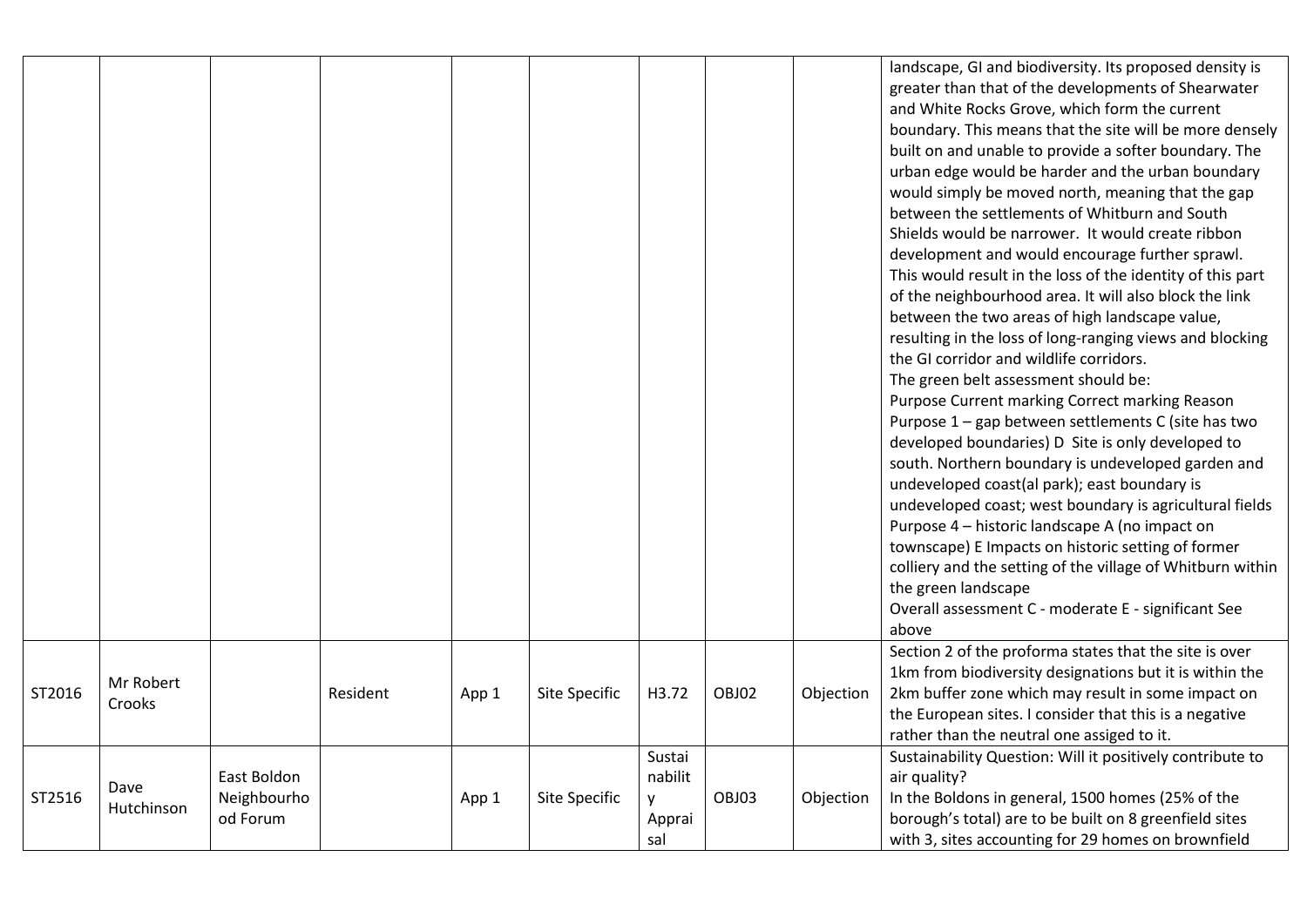|        |                         |  |       |               |             |       |           | sites. Boldon is very small and we can expect at least                                                                                                                                                                                                                                                                                                                                                                                                                                                                                                                                                                                                                                                                                                                                                                                                                                                                                                                                                                                                                                                                                                                                                                                                                                                                                                                                                                                                                                                                                                                                                                                                                                                                                                                                                                                                                                                                                                                                             |
|--------|-------------------------|--|-------|---------------|-------------|-------|-----------|----------------------------------------------------------------------------------------------------------------------------------------------------------------------------------------------------------------------------------------------------------------------------------------------------------------------------------------------------------------------------------------------------------------------------------------------------------------------------------------------------------------------------------------------------------------------------------------------------------------------------------------------------------------------------------------------------------------------------------------------------------------------------------------------------------------------------------------------------------------------------------------------------------------------------------------------------------------------------------------------------------------------------------------------------------------------------------------------------------------------------------------------------------------------------------------------------------------------------------------------------------------------------------------------------------------------------------------------------------------------------------------------------------------------------------------------------------------------------------------------------------------------------------------------------------------------------------------------------------------------------------------------------------------------------------------------------------------------------------------------------------------------------------------------------------------------------------------------------------------------------------------------------------------------------------------------------------------------------------------------------|
|        |                         |  |       |               |             |       |           | another 3000 cars using our narrow roads and                                                                                                                                                                                                                                                                                                                                                                                                                                                                                                                                                                                                                                                                                                                                                                                                                                                                                                                                                                                                                                                                                                                                                                                                                                                                                                                                                                                                                                                                                                                                                                                                                                                                                                                                                                                                                                                                                                                                                       |
|        |                         |  |       |               |             |       |           | contributing to air pollution.                                                                                                                                                                                                                                                                                                                                                                                                                                                                                                                                                                                                                                                                                                                                                                                                                                                                                                                                                                                                                                                                                                                                                                                                                                                                                                                                                                                                                                                                                                                                                                                                                                                                                                                                                                                                                                                                                                                                                                     |
| ST2527 | <b>Neil</b><br>Westwick |  | App 1 | Site Specific | <b>WH11</b> | OBJ03 | Objection | In terms of the potential impact on the efforts to<br>conserve and enhance biodiversity, the assessment<br>states that the development of the site could lead to<br>negative impacts on a LWS (Kitchener Road), LNR<br>(Whitburn Point), SSSI (the Durham Coast) and<br>European Designated Site (Northumbria Coast Special<br>Protection Area). As explained in the appended<br>Statement (submitted to the Council in April 2019<br>during the Call for Sites), the proximity of the site to<br>these designated sites is not unique and indeed all sites<br>in and around Whitburn would be subject to the same<br>considerations. It is also considered that any potential<br>impact of developing the site in this regard could be<br>sufficiently mitigated.<br>This is also supported by the Extended Phase 1 Habitat<br>Survey, prepared by BSG Ecology (included within the<br>appended Land east of Lizard Lane, Call for Sites (April<br>2019) Statement), which considers the habitats, species<br>and designated sites that may be a constraint to<br>development. The Survey report describes that, given<br>the site is predominantly comprised of arable land, with<br>only small areas of poor semi-improved grassland, its<br>ecological value as a habitat is limited. The Survey also<br>confirms that no protected species are likely to be<br>affected by the proposed development.<br>It is recognised that the site is located relatively close to<br>statutory designated sites - notably the Northumbria<br>Coast Special Protection Area (SPA), Ramsar sites and<br>the Durham Coast Special Area of Conservation (SAC) -<br>however the BSG Ecology Survey confirms that it is<br>unlikely that the proposed development will impact<br>directly on any designated sites. This is because they<br>are of a sufficient distance away that any effects will be<br>buffered by the separating agricultural land.<br>With regards to the potential habitat for Curlew - as |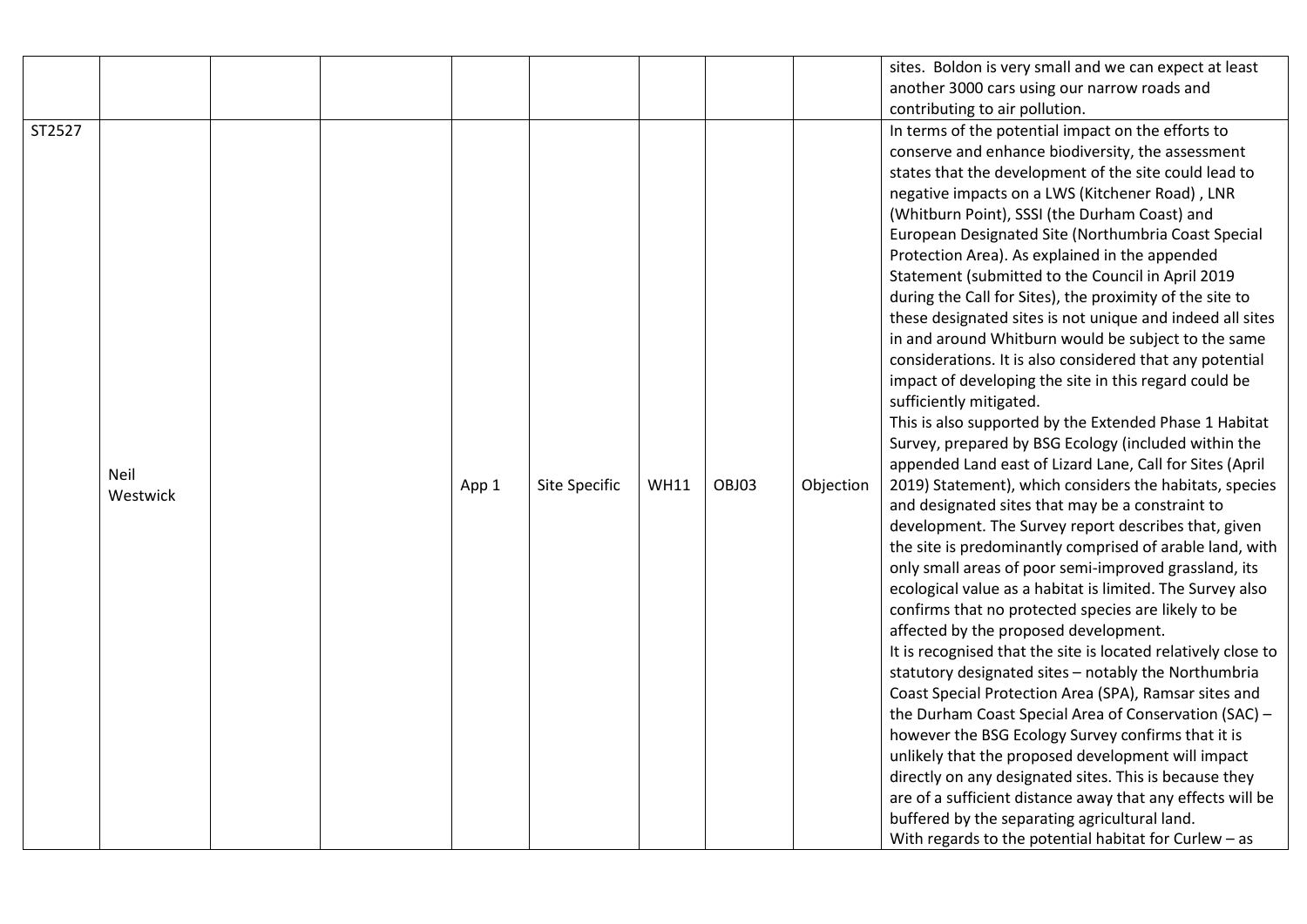|        |                             |                                     |  |       |                 |             |       |           | highlighted in the Sustainability Appraisal, this is not<br>exclusive to the site and, given that there is evidence of<br>the species using much of the surrounding land, it is not<br>considered that this would preclude the development |
|--------|-----------------------------|-------------------------------------|--|-------|-----------------|-------------|-------|-----------|--------------------------------------------------------------------------------------------------------------------------------------------------------------------------------------------------------------------------------------------|
|        |                             |                                     |  |       |                 |             |       |           | of the site.                                                                                                                                                                                                                               |
|        |                             |                                     |  |       |                 |             |       |           | The Survey work identifies clear mitigation measures<br>which would ensure that there are no unacceptable                                                                                                                                  |
|        |                             |                                     |  |       |                 |             |       |           | impacts to developing the site.                                                                                                                                                                                                            |
| ST2527 |                             |                                     |  |       |                 |             |       |           | As set out above, our client considers there to be an                                                                                                                                                                                      |
|        |                             |                                     |  |       |                 |             |       |           | error in the assessment of the site in the Stage 2 Green                                                                                                                                                                                   |
|        |                             |                                     |  |       |                 |             |       |           | Belt Review which appears to have subsequently                                                                                                                                                                                             |
|        |                             |                                     |  |       |                 |             | OBJ04 |           | influenced the assessment in the Sustainability                                                                                                                                                                                            |
|        | Neil                        |                                     |  | App 1 |                 | <b>WH11</b> |       | Objection | Appraisal. If this were to be corrected, we anticipate                                                                                                                                                                                     |
|        | Westwick                    |                                     |  |       | Site Specific   |             |       |           | that the negative effect in respect of 'Protecting our                                                                                                                                                                                     |
|        |                             |                                     |  |       |                 |             |       |           | Green Belt' would be reduced from (--) to (-) and                                                                                                                                                                                          |
|        |                             |                                     |  |       |                 |             |       |           | therefore consistent with other sites currently in the                                                                                                                                                                                     |
|        |                             |                                     |  |       |                 |             |       |           | Green Belt which are proposed to be allocated in the                                                                                                                                                                                       |
|        |                             |                                     |  |       |                 |             |       |           | emerging Local Plan.                                                                                                                                                                                                                       |
| ST2527 |                             |                                     |  |       |                 |             |       |           | We would also query the score given by the Council for                                                                                                                                                                                     |
|        | Neil<br>Westwick            |                                     |  | App 1 | Site Specific   | <b>WH11</b> | Obj10 | Objection | sustainability objective 10 (increase opportunities for                                                                                                                                                                                    |
|        |                             |                                     |  |       |                 |             |       |           | employment and education and improve living<br>standards). The scoring system appears to be based                                                                                                                                          |
|        |                             |                                     |  |       |                 |             |       |           | solely upon the number of jobs resulting from proposals                                                                                                                                                                                    |
|        |                             |                                     |  |       |                 |             |       |           | for employment use and makes no allowance for the                                                                                                                                                                                          |
|        |                             |                                     |  |       |                 |             |       |           | educational component of the criteria. This fails to                                                                                                                                                                                       |
|        |                             |                                     |  |       |                 |             |       |           | acknowledge that our client's land at Lizard Lane is                                                                                                                                                                                       |
|        |                             |                                     |  |       |                 |             |       |           | unique in that it offers the opportunity to facilitate the                                                                                                                                                                                 |
|        |                             |                                     |  |       |                 |             |       |           | expansion of Marsden Primary School as well as                                                                                                                                                                                             |
|        |                             |                                     |  |       |                 |             |       |           | assisting in delivering much needed housing in the                                                                                                                                                                                         |
|        |                             |                                     |  |       |                 |             |       |           | village. Considering both the additional jobs which                                                                                                                                                                                        |
|        |                             |                                     |  |       |                 |             |       |           | would be created in the school and the enhanced                                                                                                                                                                                            |
|        |                             |                                     |  |       |                 |             |       |           | education provision which will be available to the local                                                                                                                                                                                   |
|        |                             |                                     |  |       |                 |             |       |           | community we would suggest that our client's site                                                                                                                                                                                          |
|        |                             |                                     |  |       |                 |             |       |           | should score positively on this objective.                                                                                                                                                                                                 |
|        | Executive<br><b>Members</b> | Whitburn<br>Neighbourho<br>od Forum |  | App 1 | Methodolog<br>y |             |       | Objection | <b>5 SUPPORTING DOCUMENTS</b>                                                                                                                                                                                                              |
| ST2187 |                             |                                     |  |       |                 |             |       |           | 5.1 Sustainability appraisal                                                                                                                                                                                                               |
|        |                             |                                     |  |       |                 |             |       |           | The methodology of the SA is incorrect.                                                                                                                                                                                                    |
|        |                             |                                     |  |       |                 |             |       |           | Firstly, with regards to site allocation, the only factor                                                                                                                                                                                  |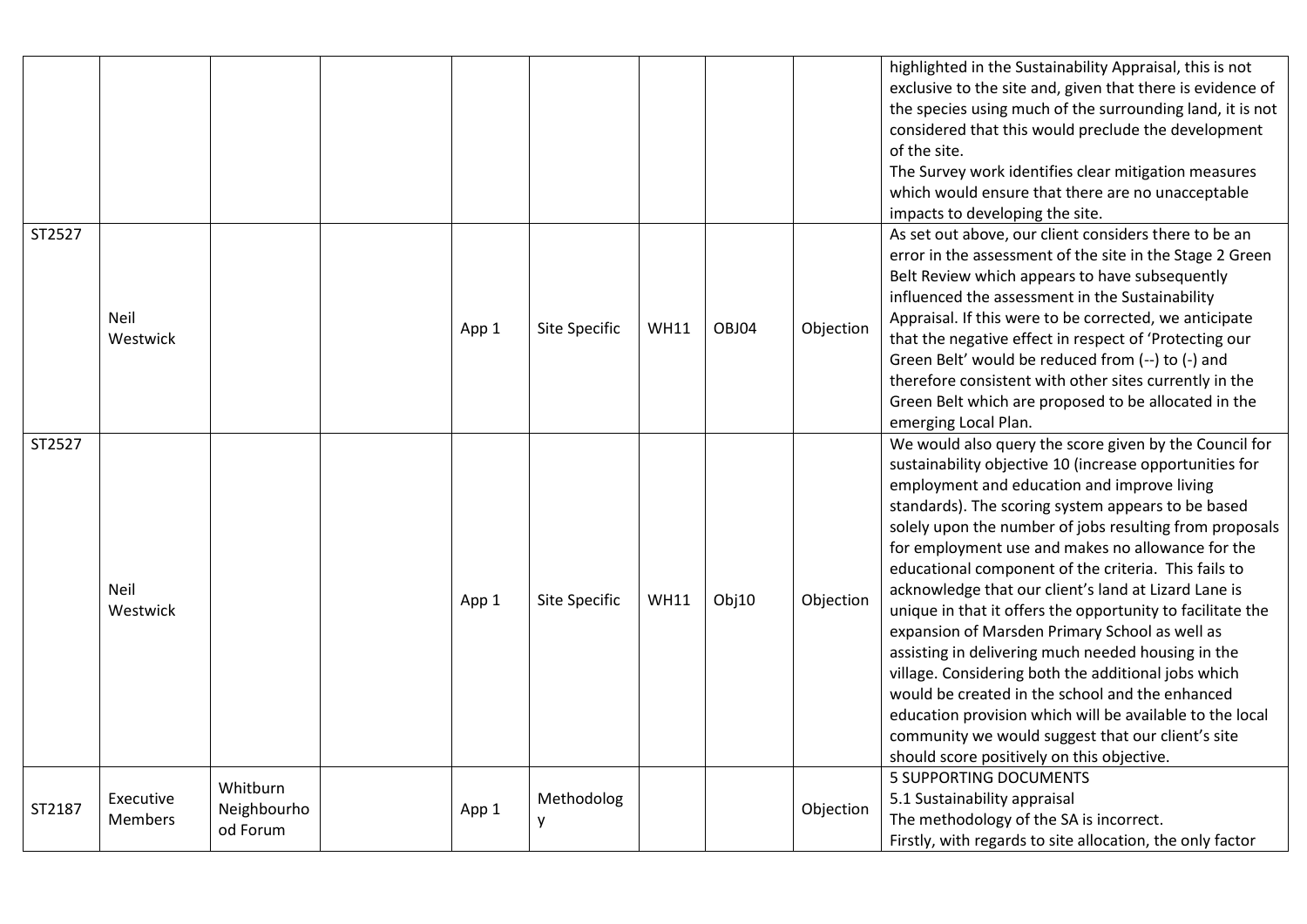that is included for 'adapt to and mitigate the impacts of climate change' refers to surface water flooding. Climate change has far-reaching impacts and the NPPF states that a Plan should adapt to and mitigate the effects of this. This is not limited to surface water flooding. Green infrastructure plays an important part in adapting to and mitigating climate change, yet the loss of GI and its impacts on climate change is not considered.

The SA does not incorporate and link to an up-to-date HRA. Guidance states that the SA and HRA should inform each other.

It is also apparent that the impact assessment of the SA is flawed. It attempts to simply add up negative, neutral and positive impacts; however, not every factor has a complete range of impacts. For instance, some have only neutral and positive impacts (e.g. vitality of town centres and villages), meaning that the final impact will always be skewed towards positive.

With regards to healthcare provision, the impact assessment only looks at distance from these facilities. This is not an impact as a result of the Plan. The impact would be the on the ability of people being able to access a healthcare facility, i.e. whether a facility would be able to take in the increase in population, or whether it would create a shortage. SAs of other Local Plans in different parts of the country do take this into account. As already discussed within the section on healthcare provision, Whitburn already has a shortage of GPs, yet this is not considered at all. The SA lacks any (reference to) impact assessments of alternatives to taking land out of green belt. There is no consideration of plan impacts of the alternative that includes the development of just the identified brownfield sites, without any green belt allocations. The SA also lacks detail on the alternative of taking a large site out of green belt in area 3. It considers that new infrastructure would be required and views this as a